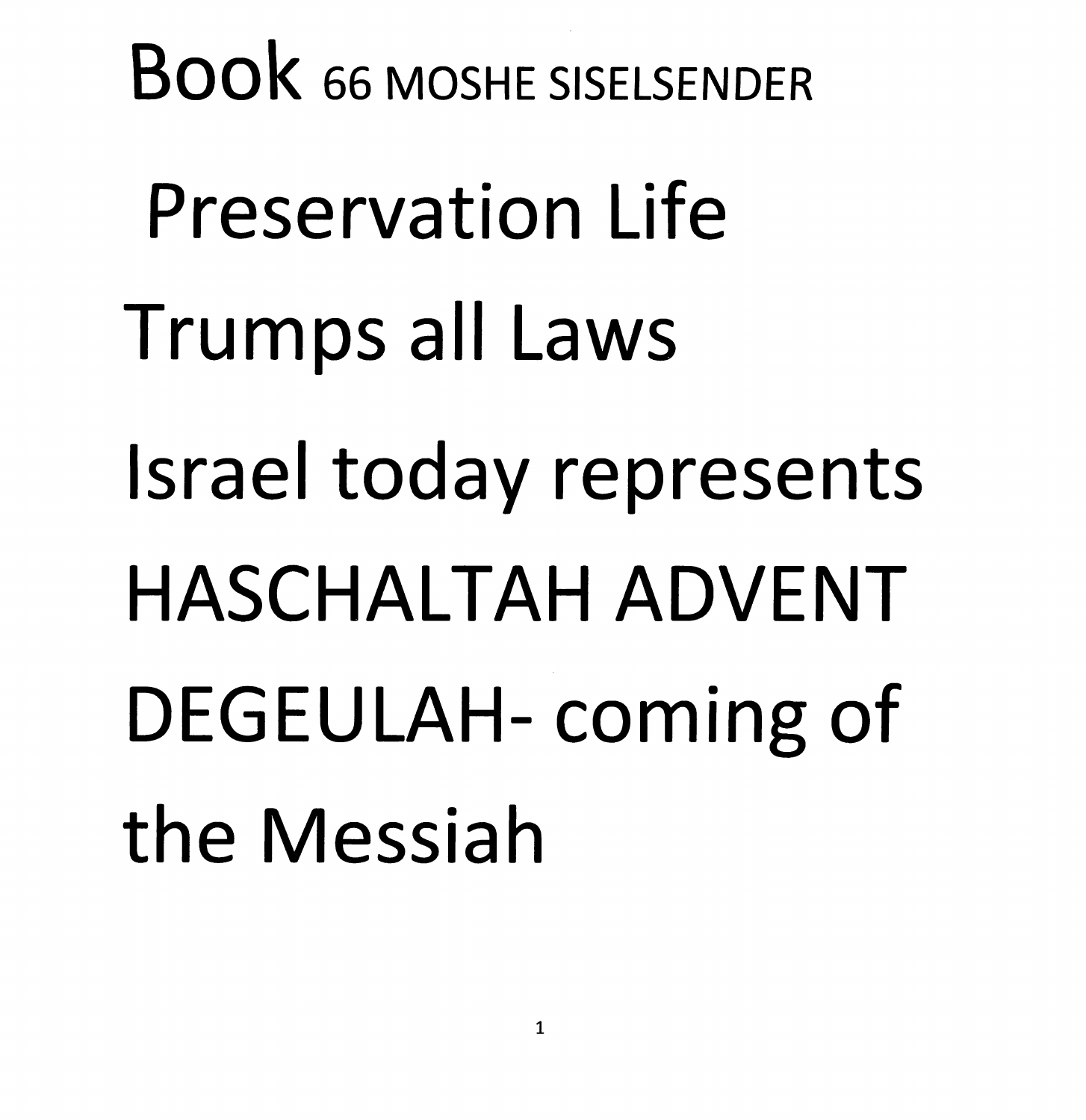*Preservation life trumps all laws.*

*Let us have our two feet on the ground. Let us react to the situation in Israel vis- a -vis the Arabs with our eyes open. Let*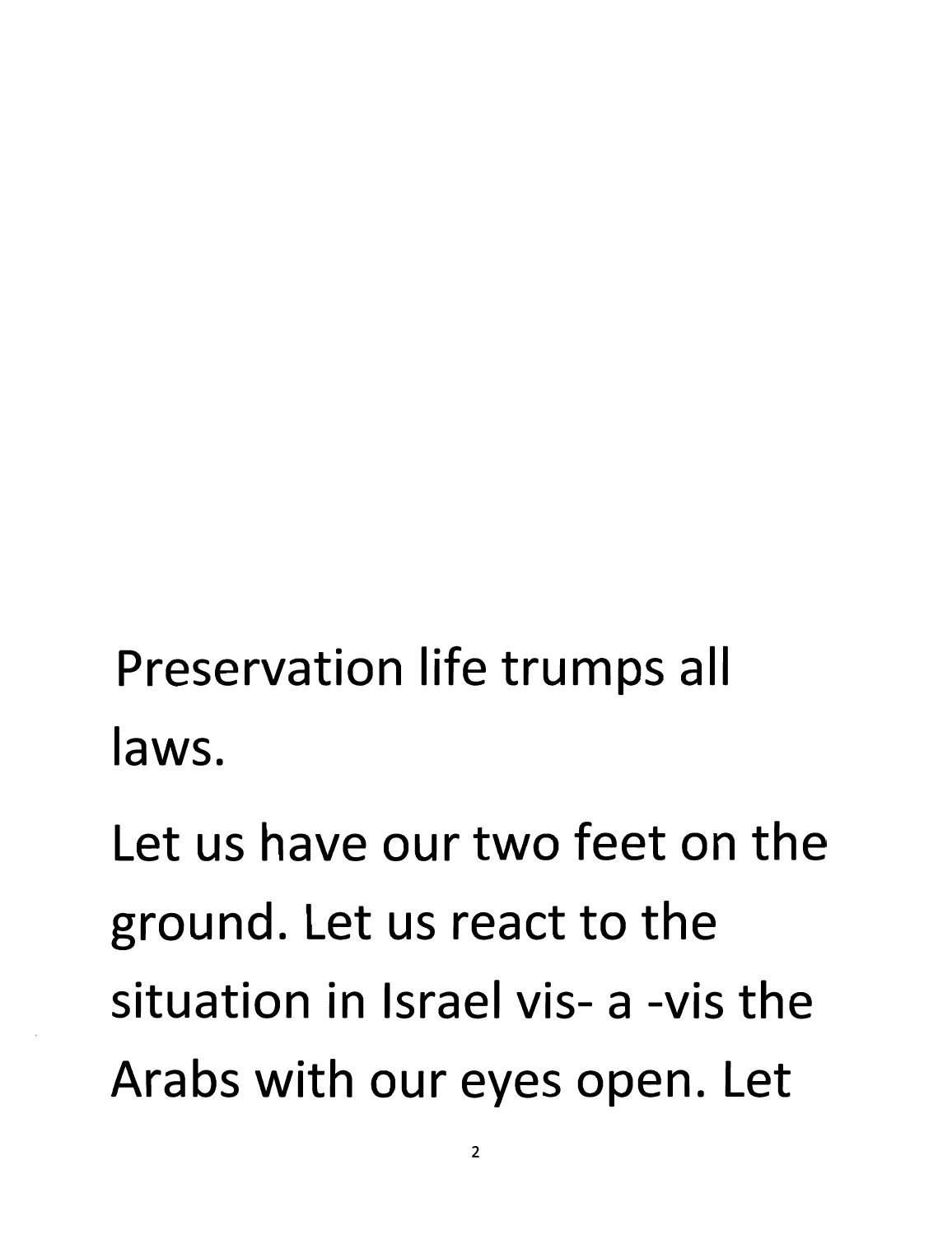*us react not what we would like the Arabs to feel and act toward the Jews with friendship and an openness for co-existence. If such a contingency would be true then Jews would mingle with Arabs and permit Arabs to have all equal rights as Jews. We would not enact any barriers . However, unfortunately that*

*is not realty. Arabs are taught*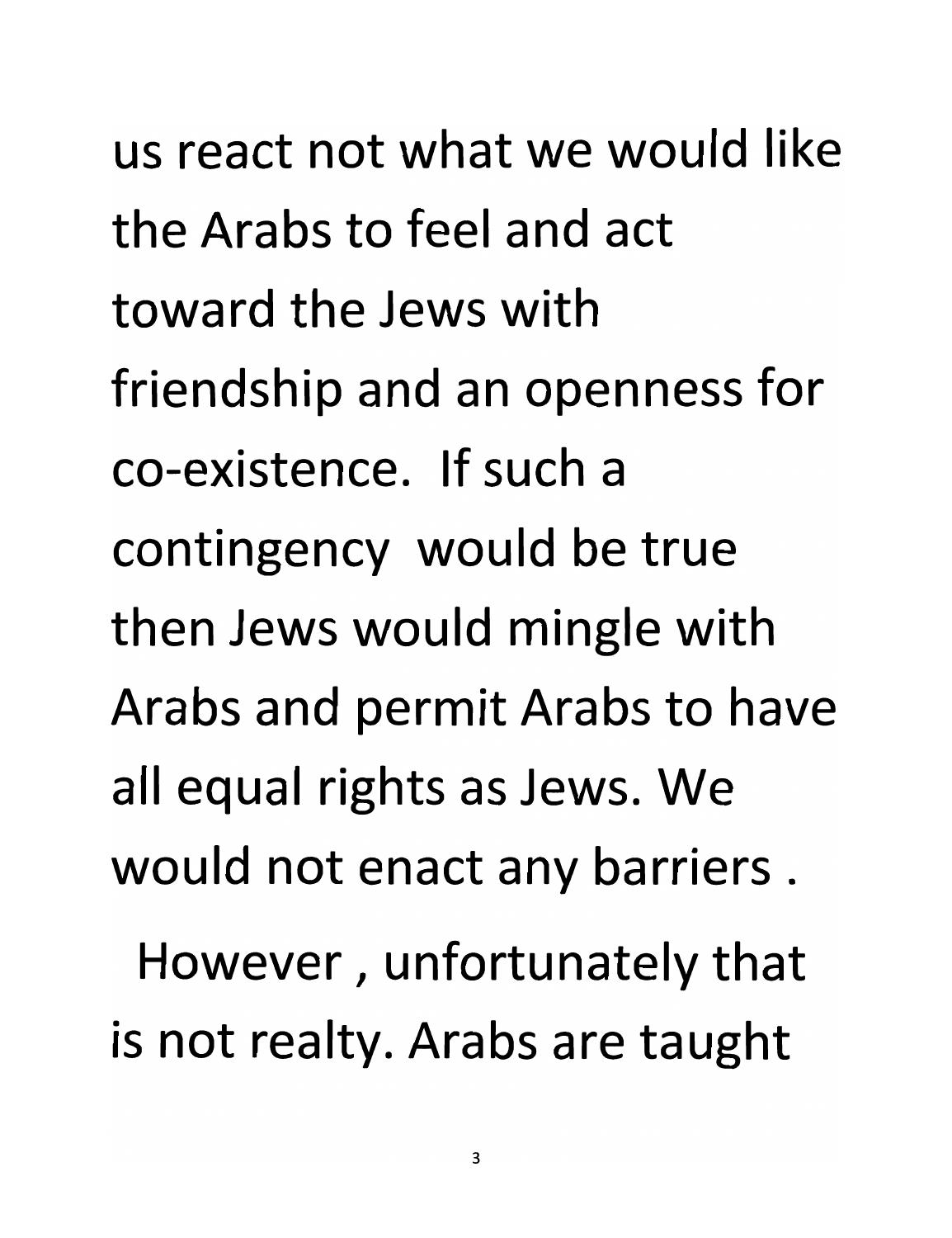*from the cradle through childhood adolescents adulthood to the grave-to hate and kill Jews. They are taught that Jews are not humans . They are taught that Jews are the offspring of apes and pigs.*

*They are taught that it is a mitzvah- a sacrament- to kill Jews. One who kills Jews will be a martyr and merit 70*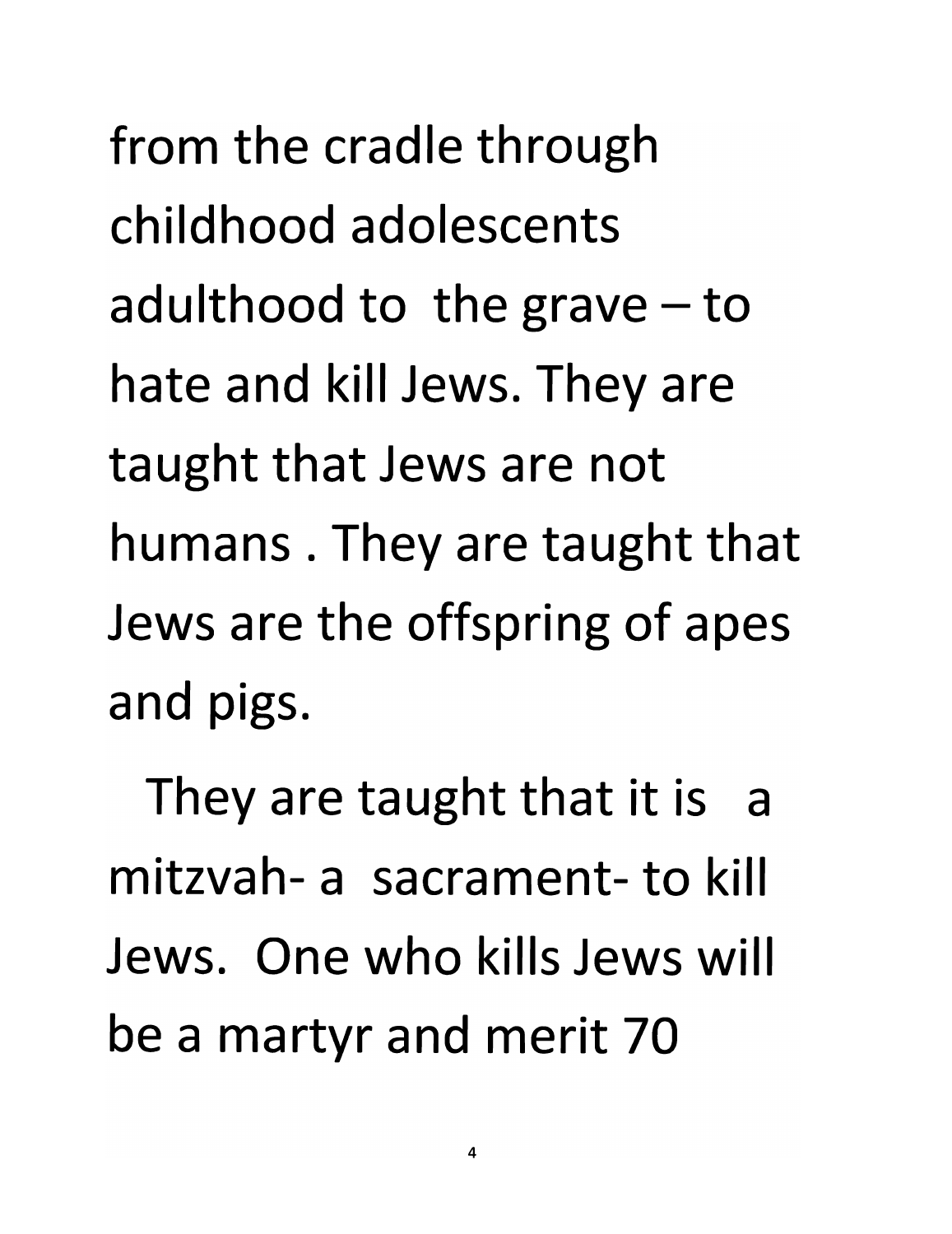*virgins or males if he /she is killed in the attempt.*

*How can a woman be married to more than one man? Ask the Arabs. They do not question . They accept every thing.*

*Arabs are taught that Jews have no connection or rights to Eretz Yisroel the Land of Israel.*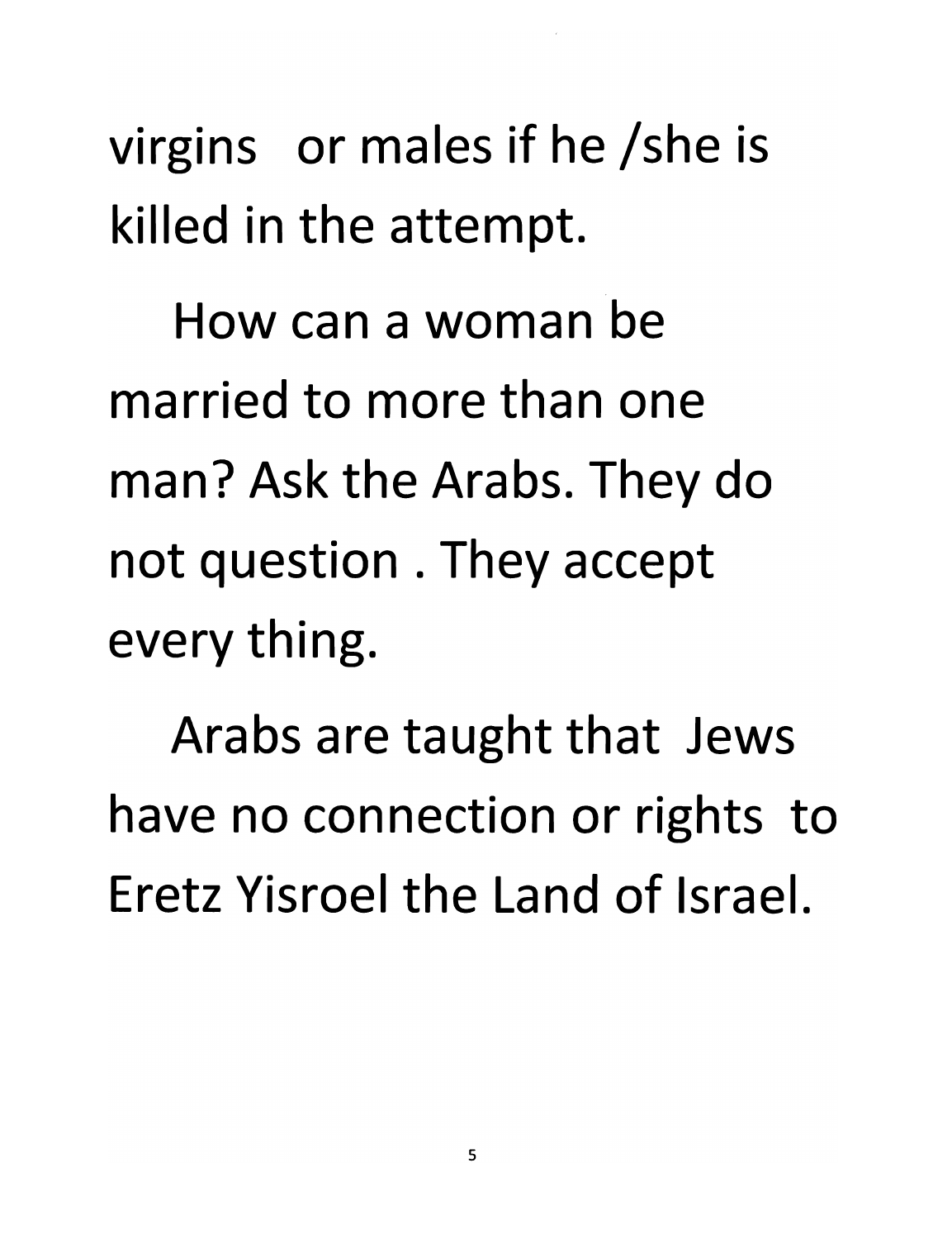*Under such a reality, Jews must protect themselves from the killers.*

*Jews must isolate all Arabs regardless of age or gender. They are not to be permitted to shop or share the same stores buses streets or roads as Jews. Is this apartheid. Of course it is. Will the world brand Israel as practicing apartheid. Of course.*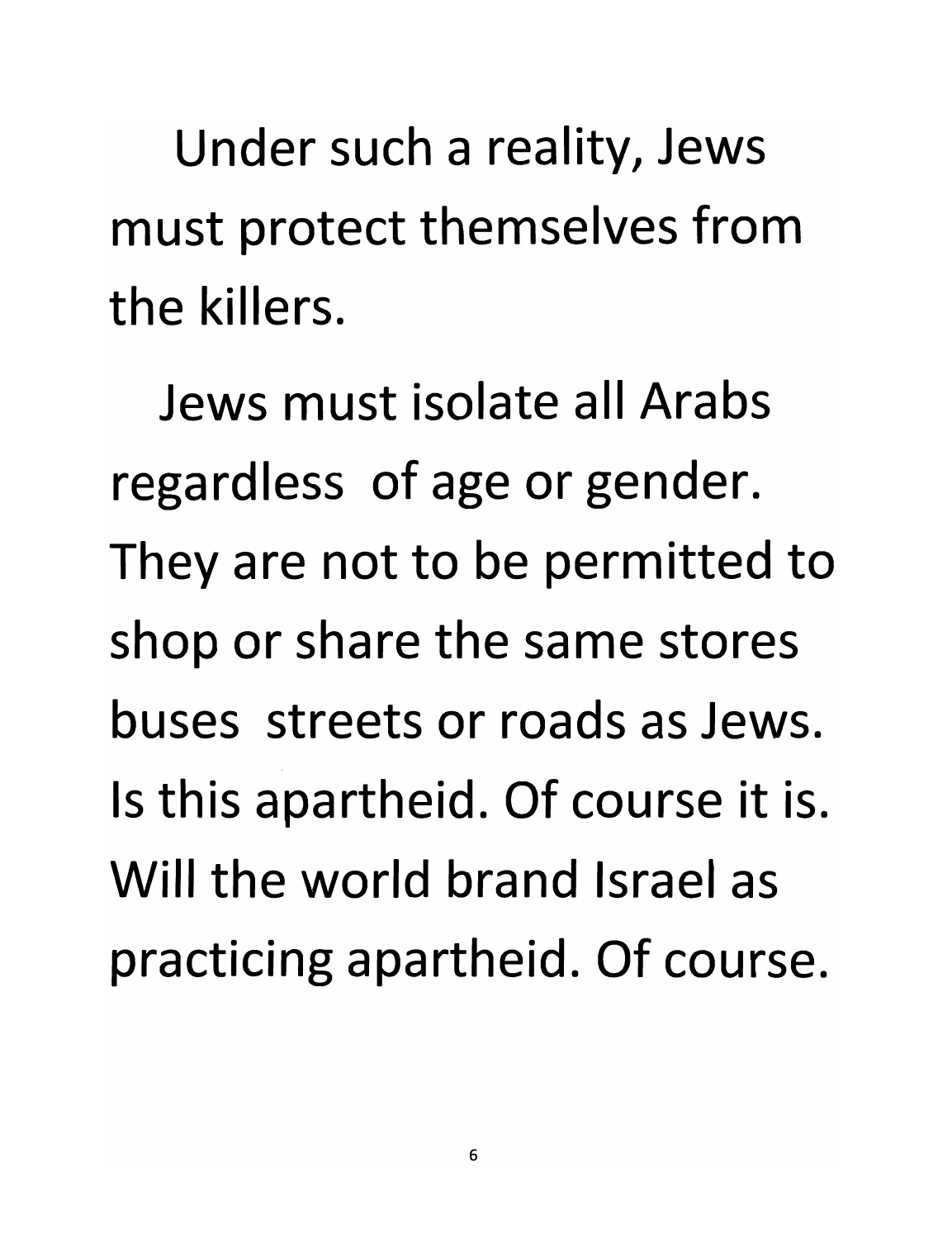*The hell with the world. When it comes to saving human lives -the laws of God trump all laws.*

*If the above mentioned measure would have been instituted since September 2015 when the killings began many Jewish and Arab lives would have been saved.*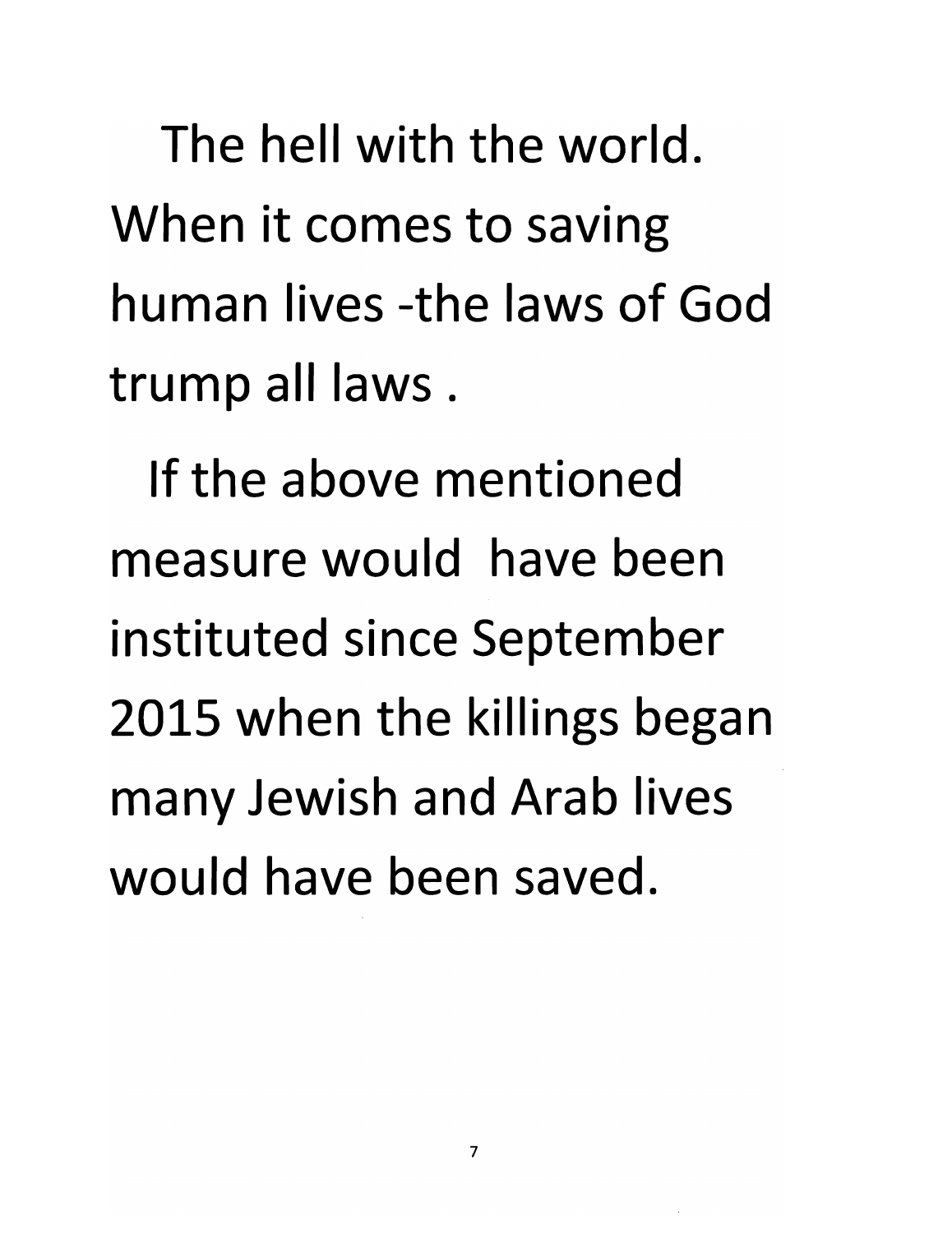*When any Arab violates these measures he/she should be arrested.*

*If any Arab draws a knife scissor screw driver or gun or rams their car against any one Jew or Arab that individual should summarily be shot and killed.*

*"hakom lehorgech hashekem vehorgo" "Any one arises to kill you preempt and kill him/her. "*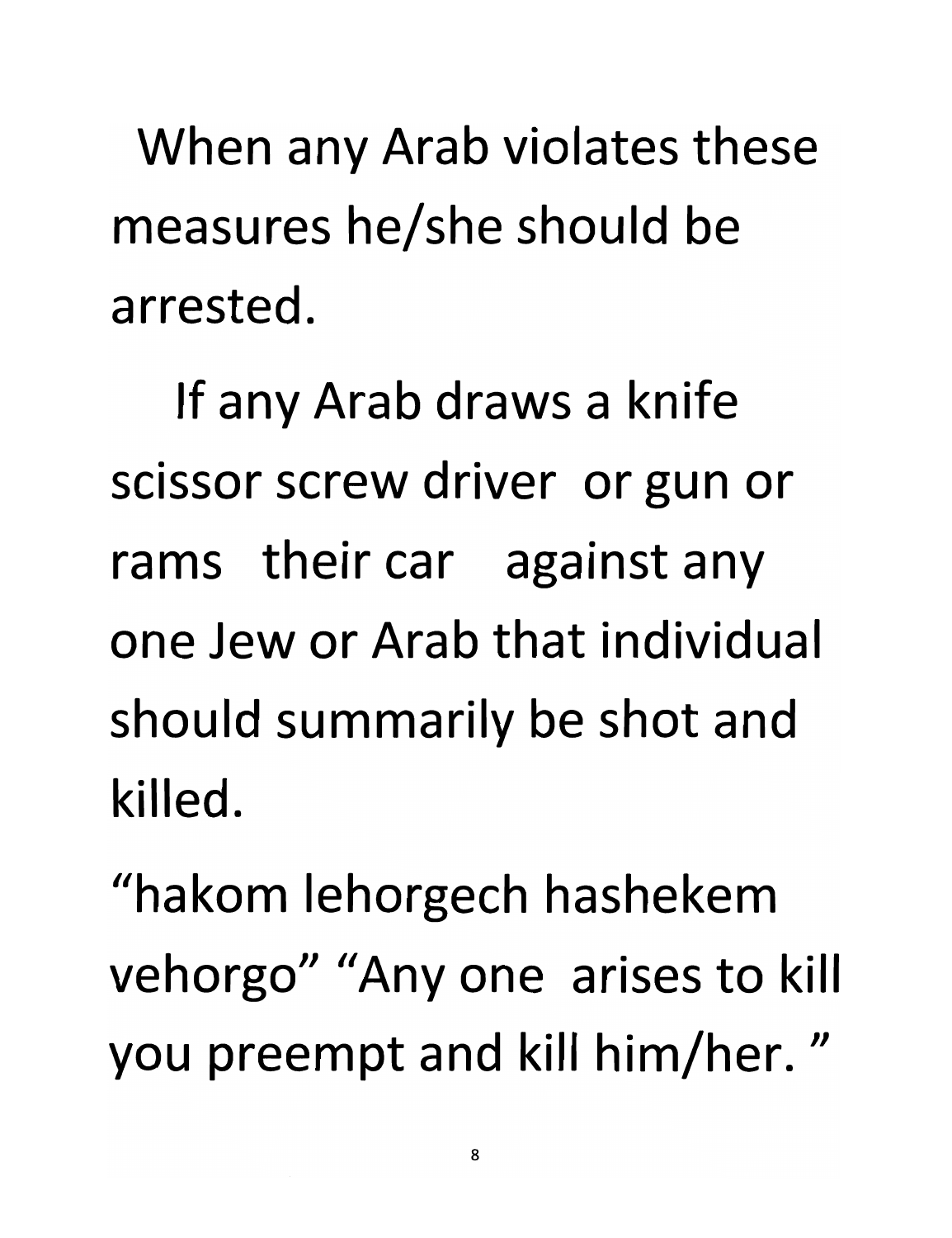*is not a slogan , but Jewish doctrine given by God at Sinai 3400 years ago. One can not be holier and more ethical and moral than God and Jewish practice 3400 years old.*

*One who tries to kill must not escape alive. Let us ensure that he/she returns as a corpse. Otherwise if we capture him/her imprison them they*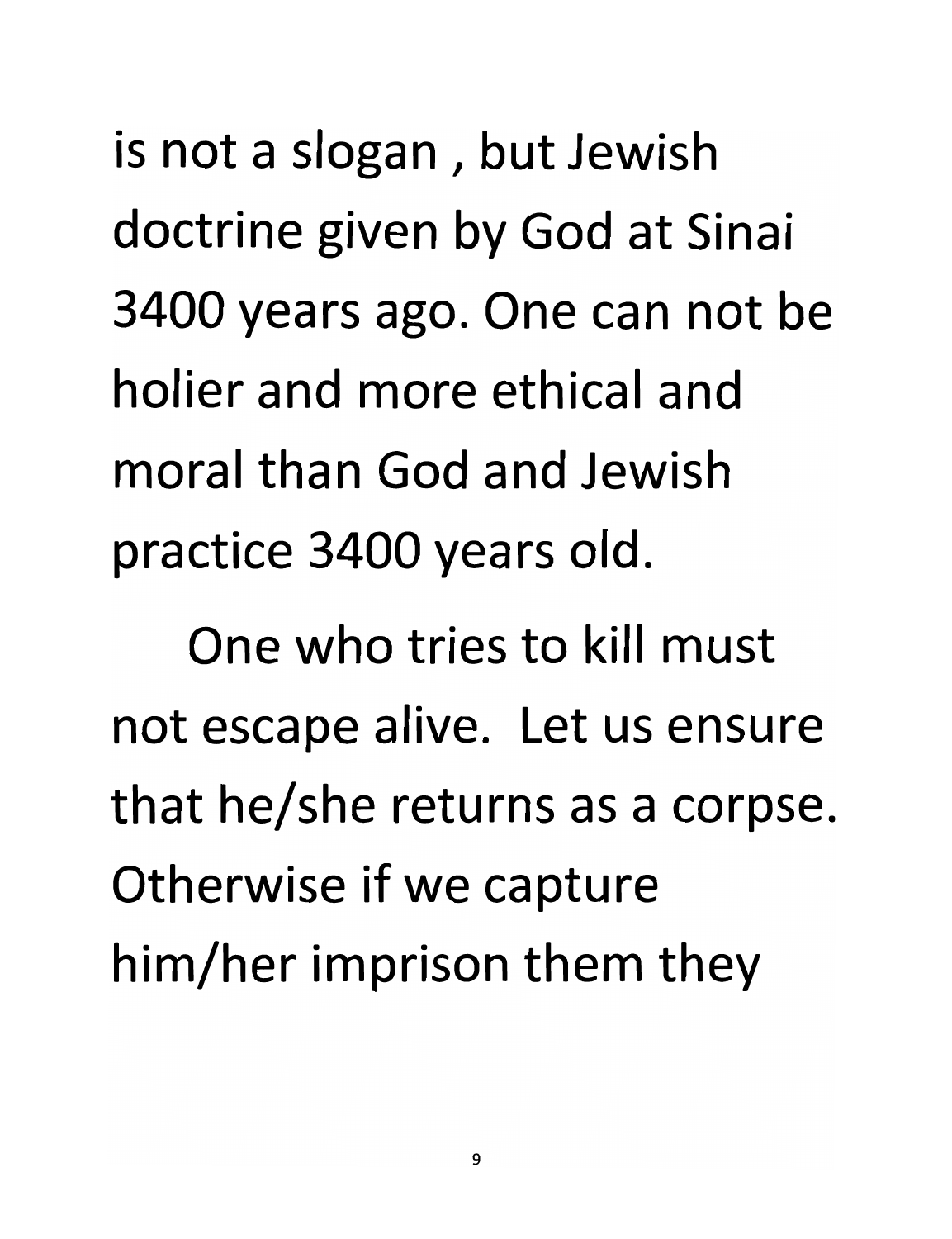*will eventually be released and kill again.*

*If any Arab regardless of age or gender kills, by RIGHT we should KILL EVERY MEMBER OF HIS /HER FAMILY AND EVERY MEMBER OF HIS/HER VILLAGE TOWN CITY . They all are to be held accountable and responsible.*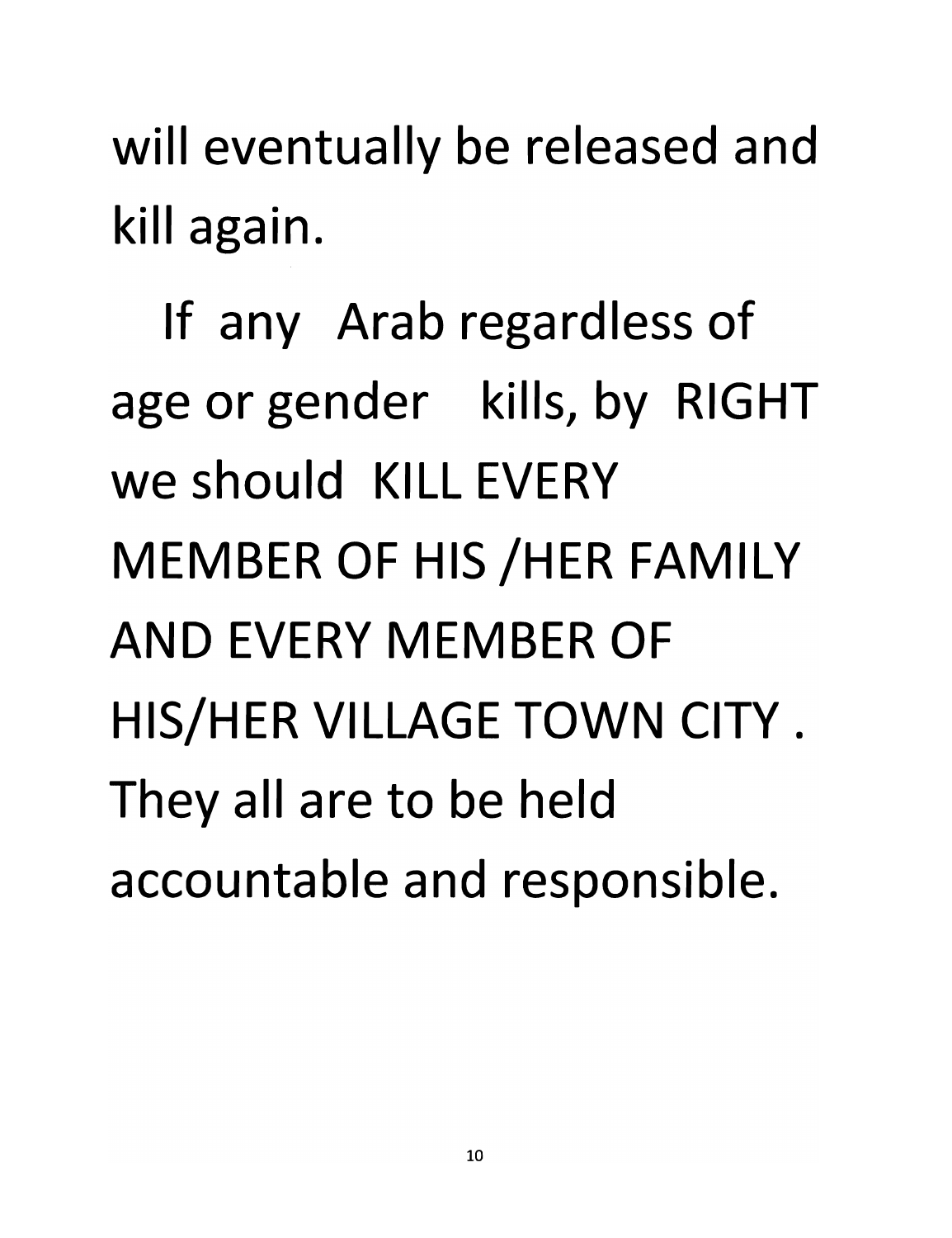*If it was not for the incitement - THERE WOULD BE NO KILLING OF JEWS.*

*EVERY PERSON IN THE WORLD MUST OBSERVE THE 7 NOHADITE PRINCIPLES:*

*[1] AVODE Zora not to worship false gods. Non Jews are permitted to interpret the Concept of ONE GOD by their own tradition.*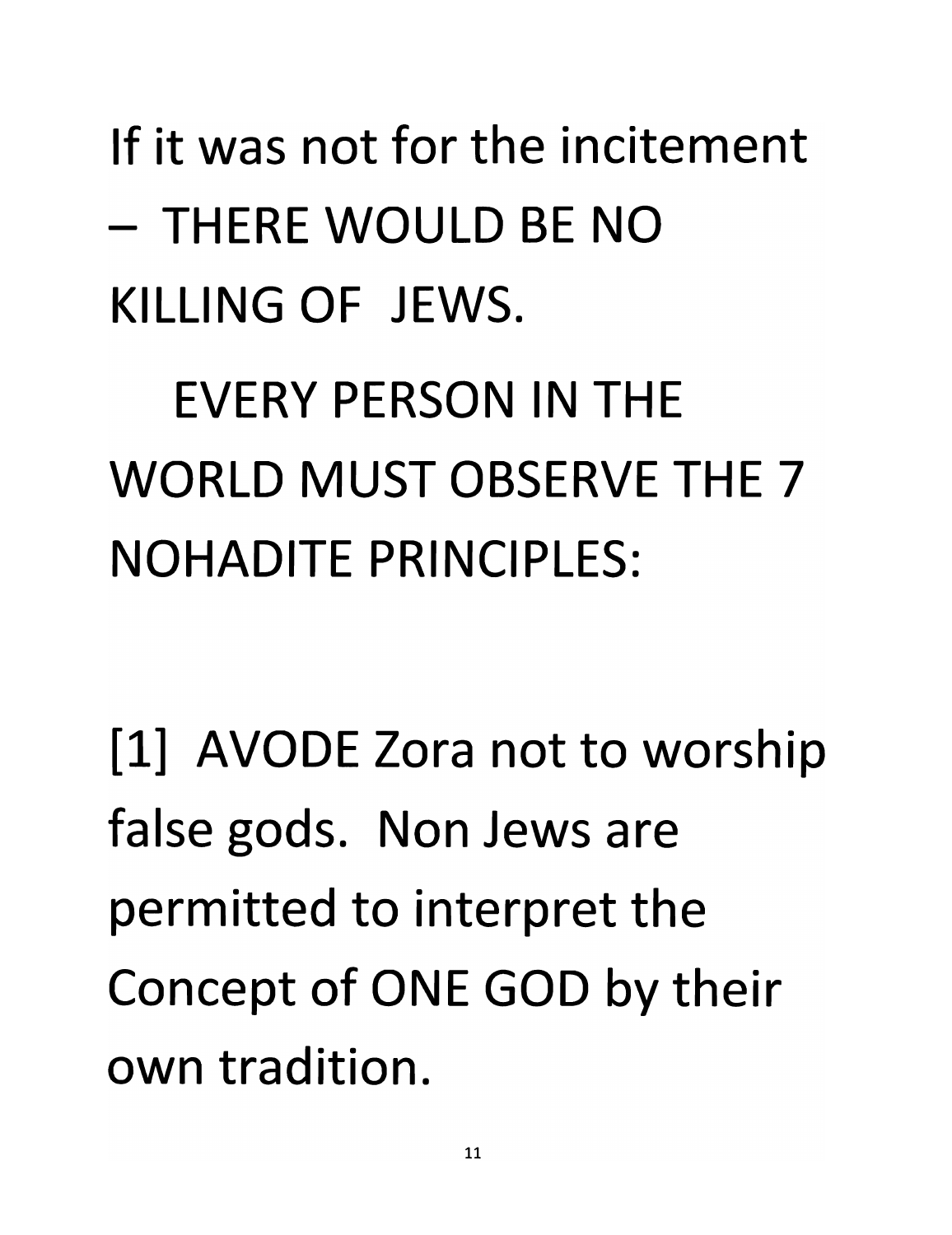*The Jewish and Muslim theology of ONE GOD is what Judaism considers Truth given by God at Mt. Sinai 3400 years ago.*

*Thus the Christian theology of one God HAVING DIFFERENT SEPARATE PERSONS - the Trinity -is permissible for non Jews.*

*Hindu theology of ONE GOD having different roles ,each role*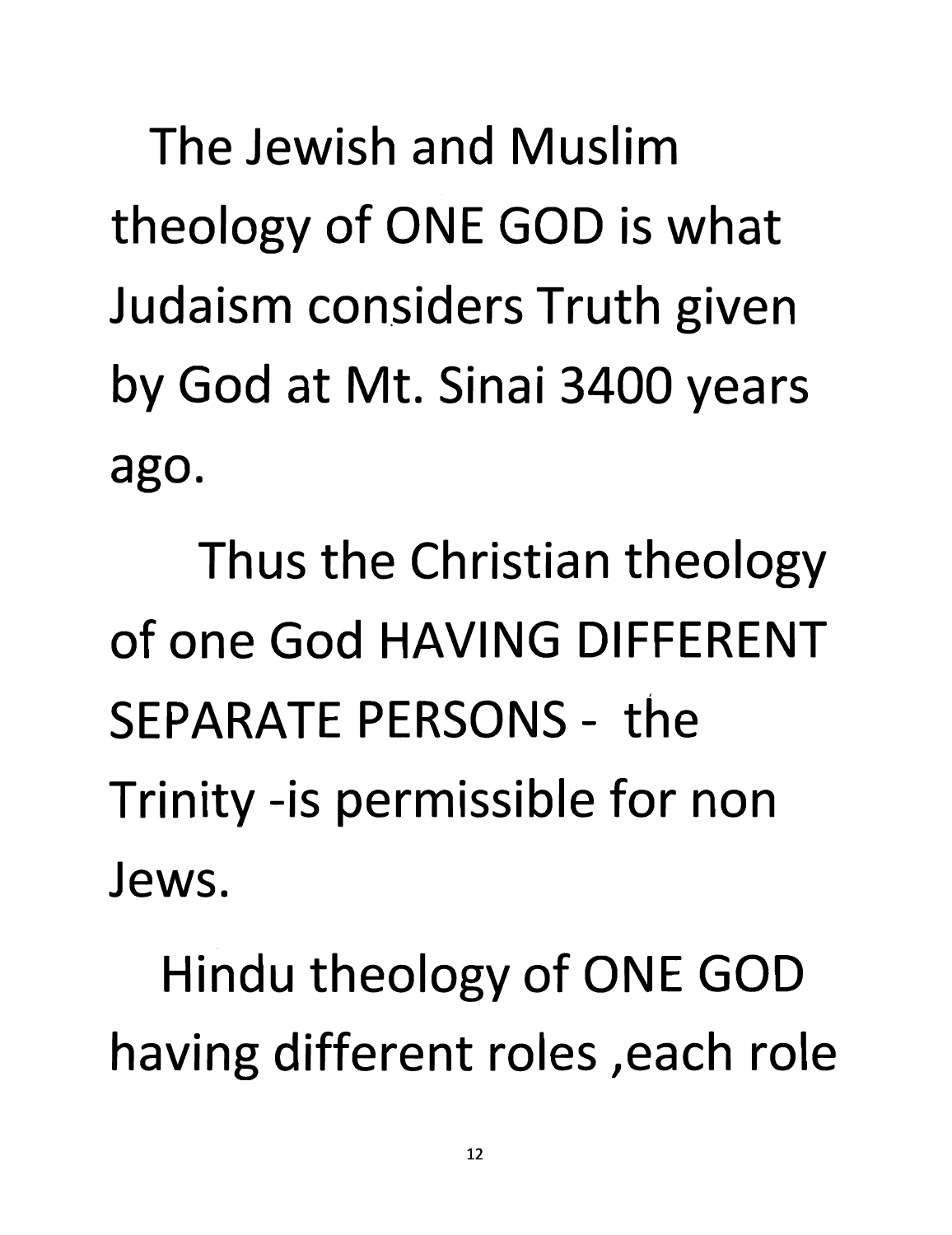*represented by a different Person of the one God is permissible for non Jews. [2]notto kill*

- *[3] not to steal*
- *[3]not to fornicate*

*[4] not to lie and bear false testimony*

*[5] not to be cruel to animals [6]to establish legislation and courts of law*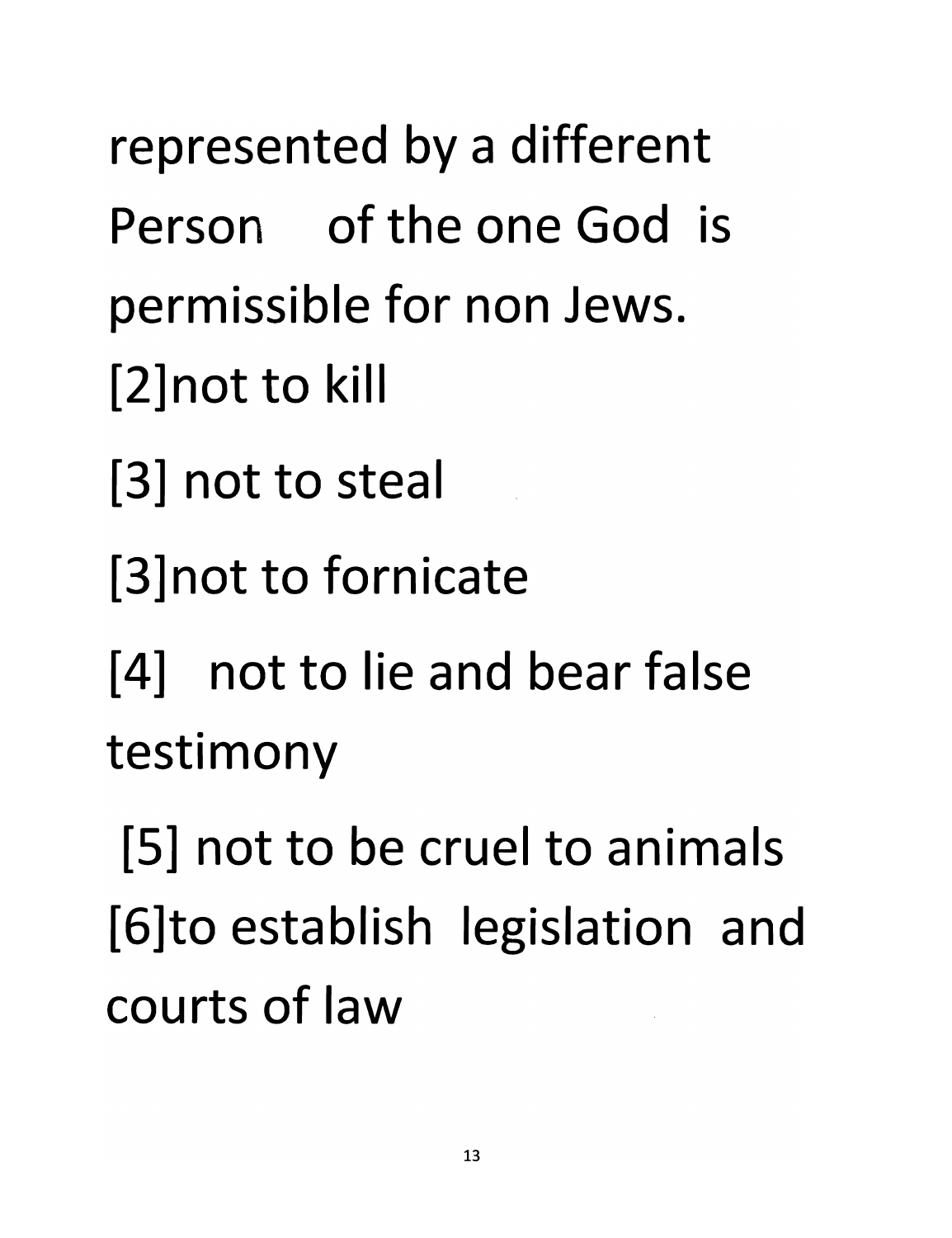*[7] to enforce these Principles by punishing violators.*

*When a community violates any of these laws the community is to be punished.*

*Violation of ANY OF THESE PRINCIPLES CAN BE PUNISHED BY THE DEATH PENALTY.*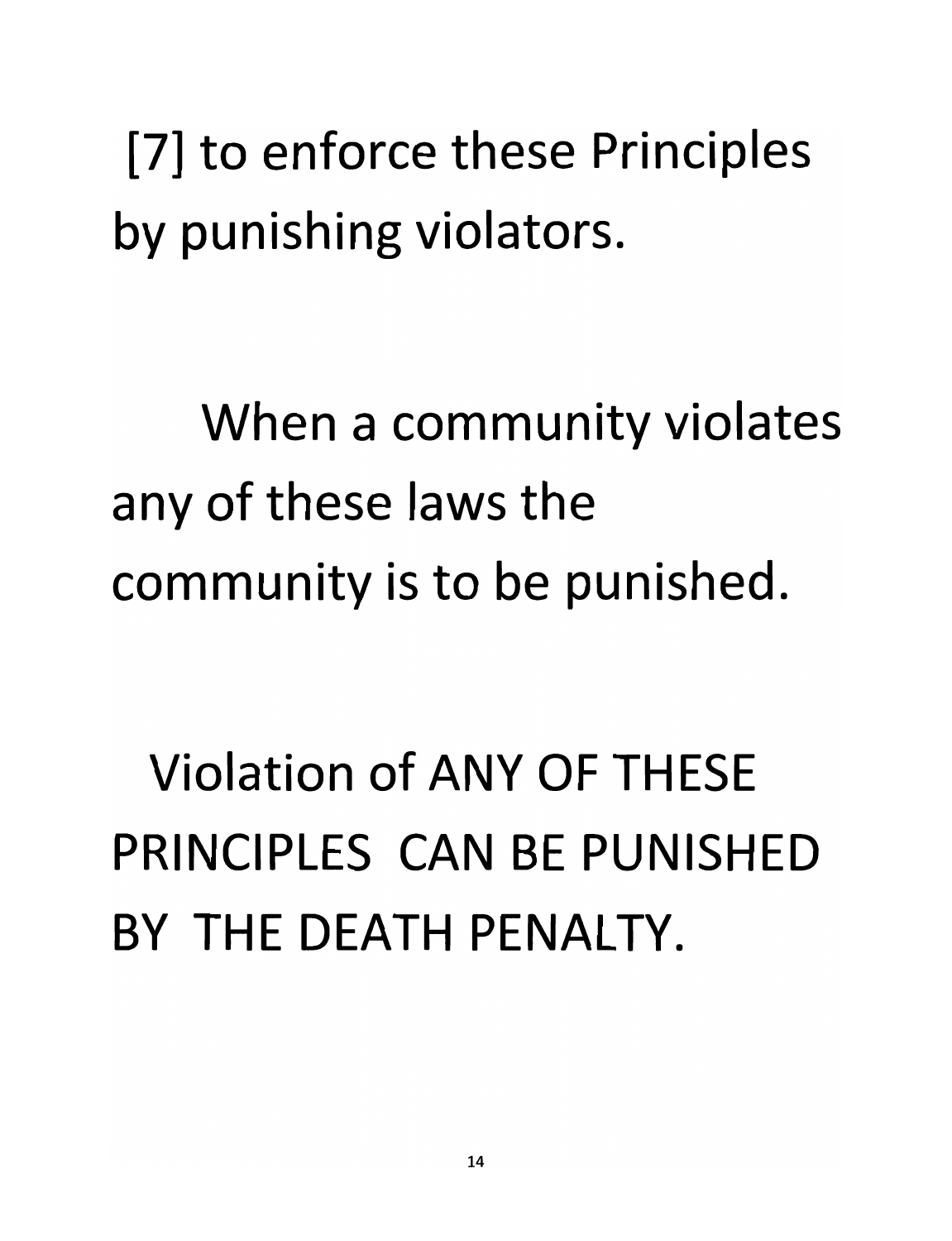# *THUS ALL THE PALESTINIAN MEMBERS OF THE VILLAGE TOWN OR CITY FROM WHERE A MURDERER ORIGINATED SHOULD BE KILLED.*

*OR AT LEAST EXILED FROM ISRAEL.*

*In that way we will cure the Arab mentality of killing Jews. They kill Jews in order to scare Jews to leave.*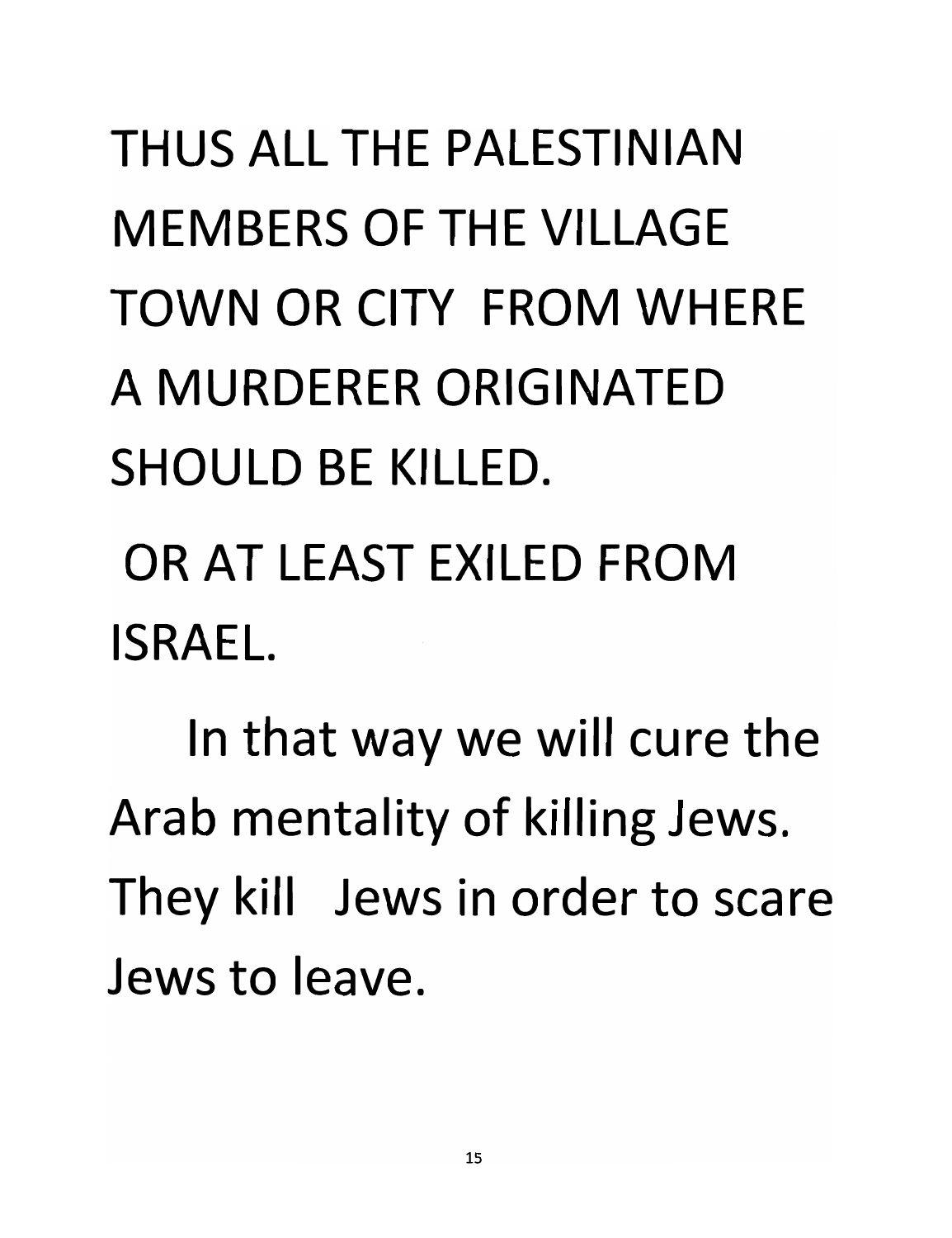*Let us repay an eye for an eye*

*Let us exile the entire Arab Village Town or City.*

*In that way*

*WE WILL SOLVE THE ARAB PROBLEM.*

*WE WILL EMPTY ISRAEL FROM THE ARABS. THE BENEFITS*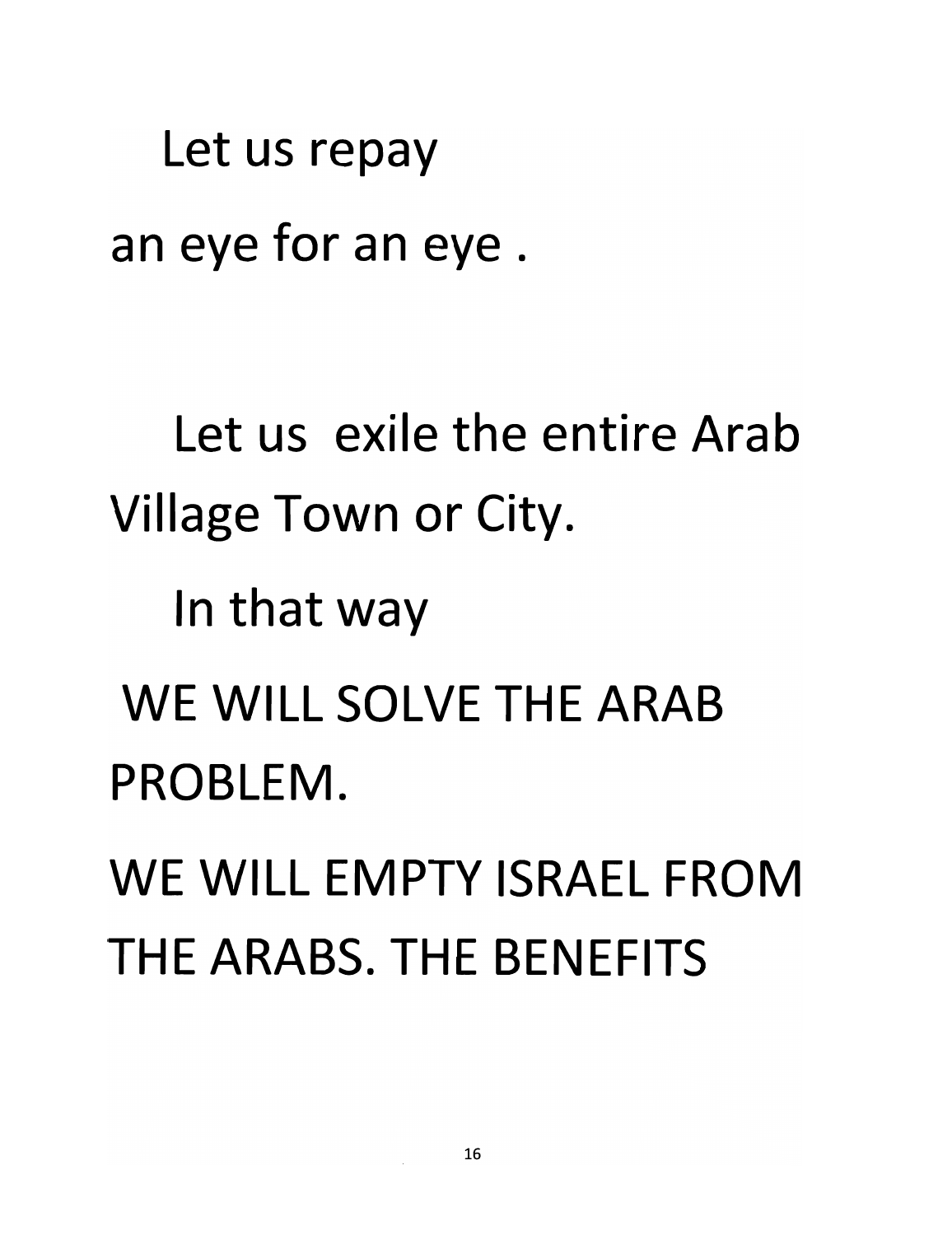*OUTWEIGH ALL THE CRITICISM OF THE ENTIRE WORLD. LET ALL OBAMAS-IN USA CAMERONS-IN ENGLAND FRENCH FOREIGN MINISTER AND PRESIDENT ALL GET A FIT. LET THEM DISOWN JEWS AND ISRAEL.*

*LET THEM DO THEIR WORST.*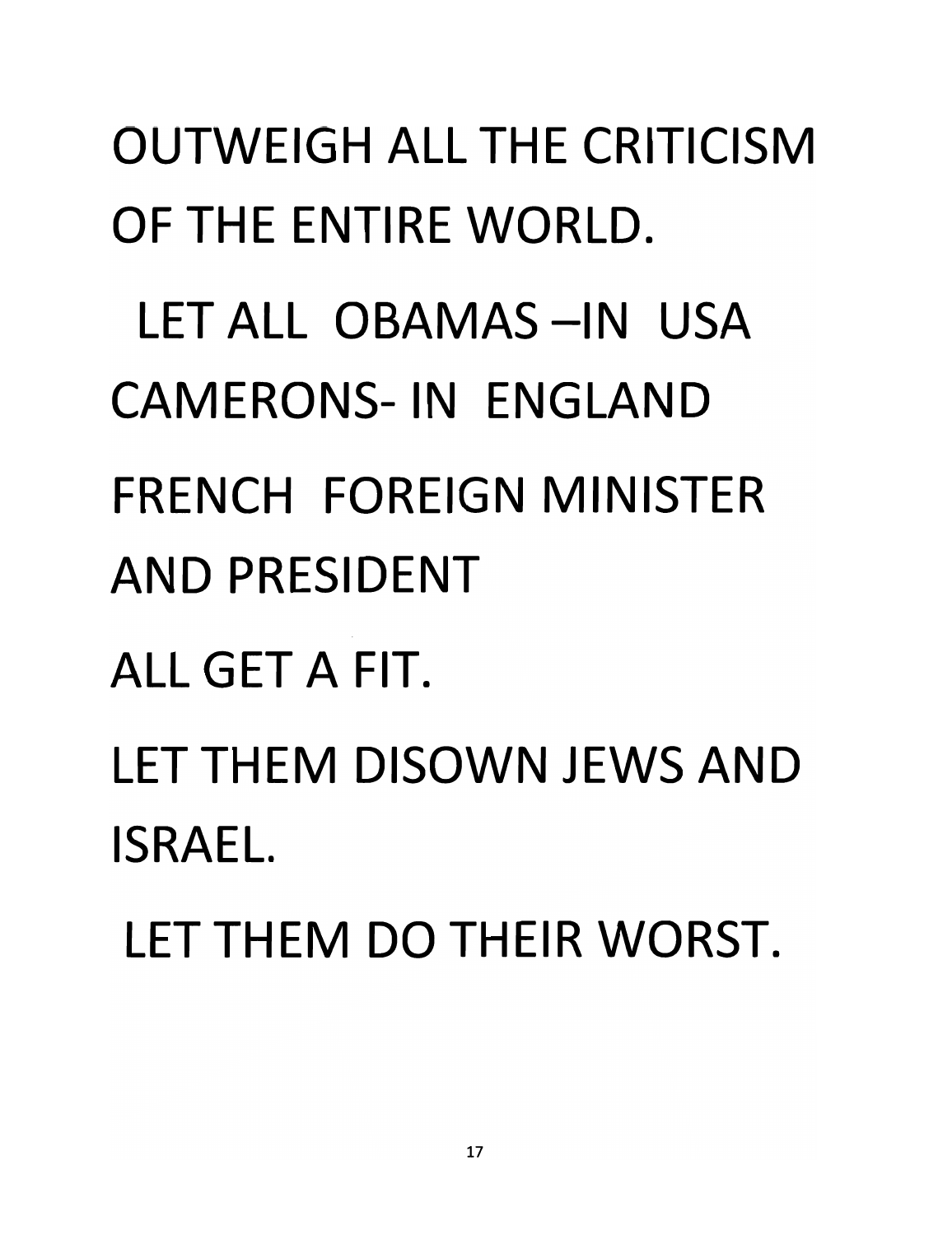*ISRAEL POSSESSES THE ATOM HYDREGON NEUTRON AND TORAH BOMB.*

*HOWEVER LET US NOT EXERCIZE OUR RIGHTS. LET US SHIP EVERY PALESTINIAN MEMBER OF HIS./HER FAMILY VILLAGE TOWN CITY TO SYRIA. FROM THERE THEY WILL MAKE THEIR WAY TO EUROPE. IN EUROPE THEY WILL EXERCIZE THEIR GRATITUDE BY STABBING*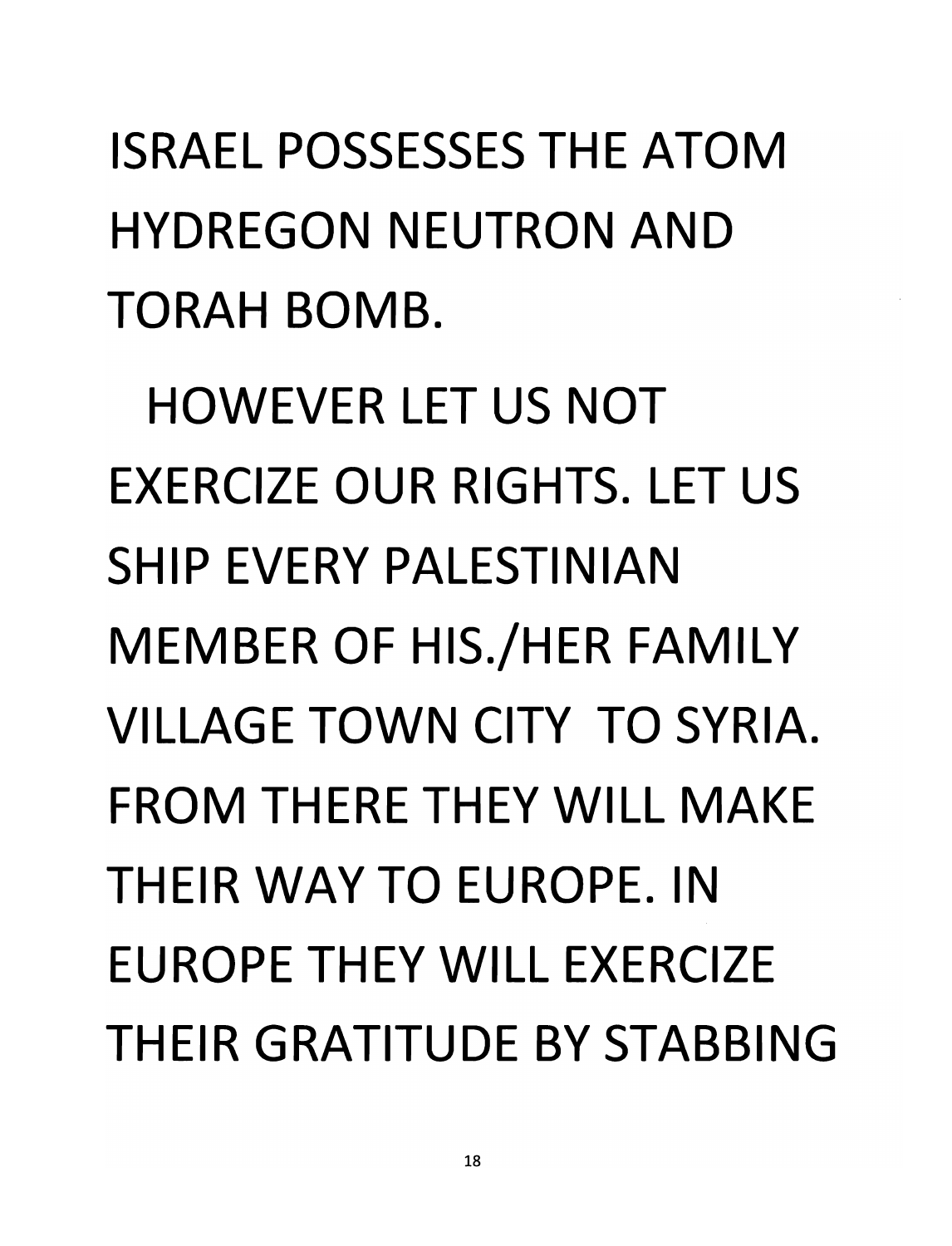*SHOOTING AND CAR RAMMING THE EUROPEANS. THE EUROPEANS WILL KILL THE Palestinian Arabs. WE WILL GET RID OF TWO BIRDS WITH ONE STONE.*

*We should immediately shut down all Arab newspapers radio stations television stations that incite hatred against Jews. We should take over the educational system in*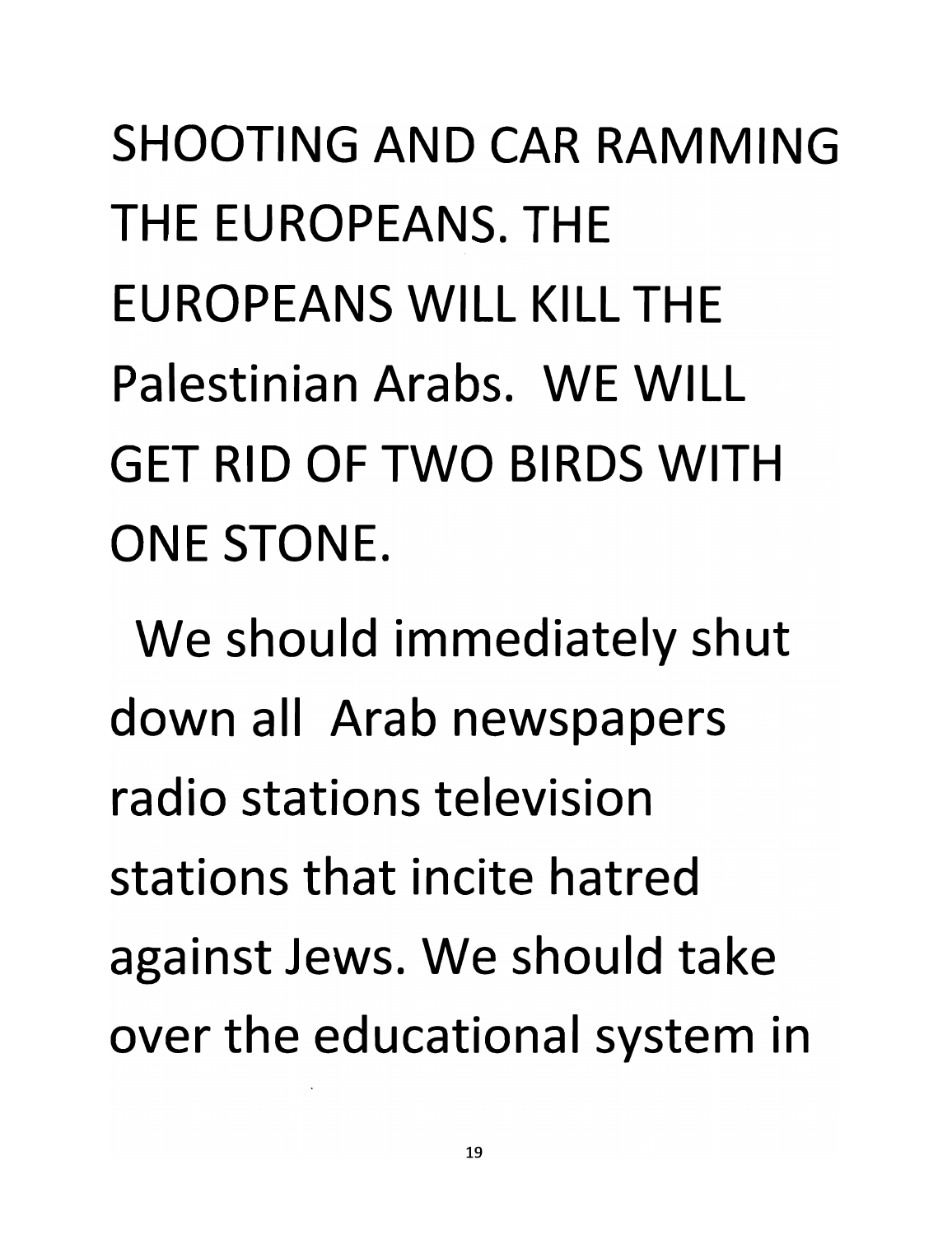*the Arab schools of Judea Shomron under the control of the Palestinian authority.*

*We should annex all of Yehudah Shomron -all of area ABC of the Oslo agreement. Let us abolish the Oslo agreement. Let us administer all the areas Arab and Jewish. In that way we will impress upon the Arabs that crime does not pay.*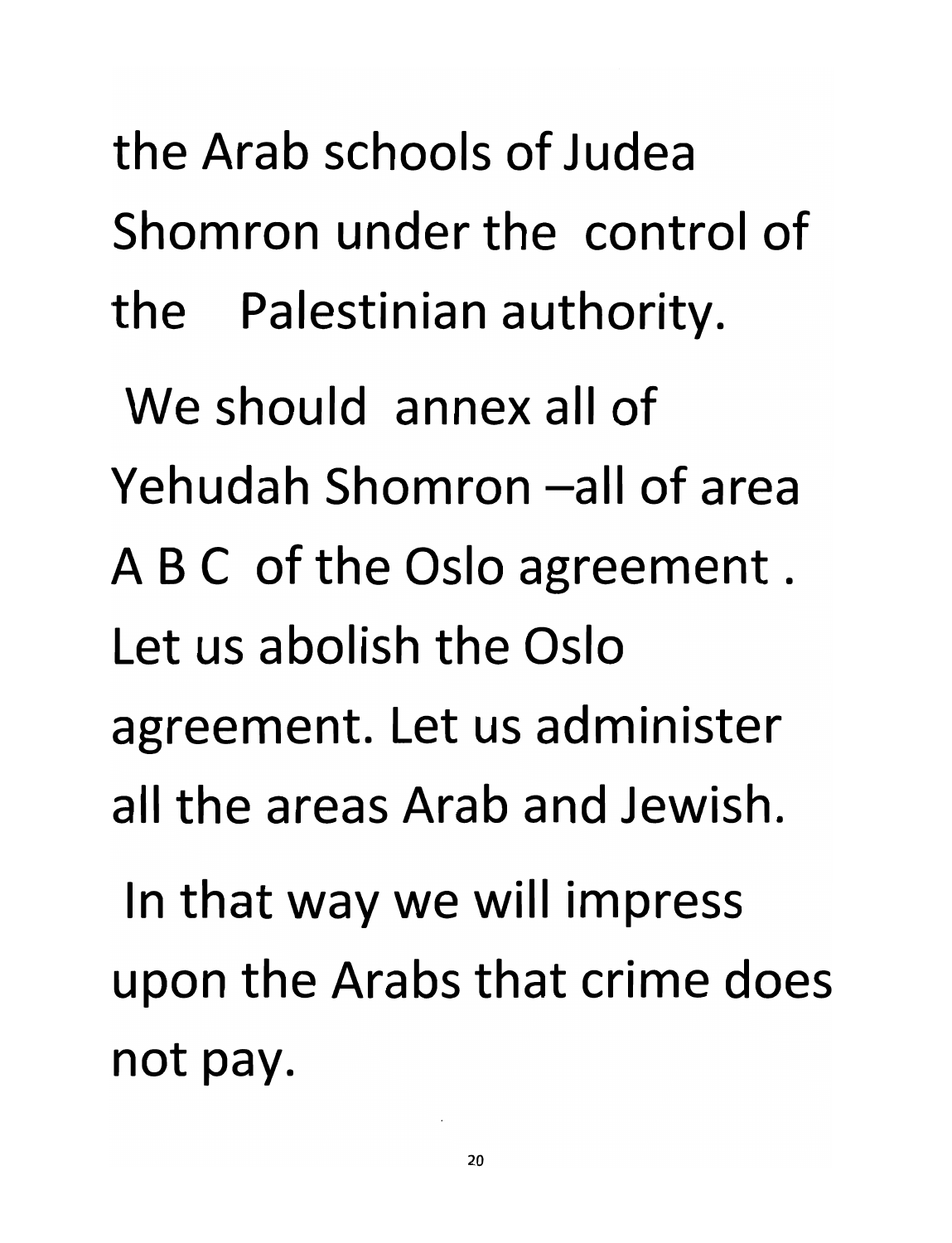*n time the Arab mentality will come to accept that God Life Jewish Israel is a fact of life. As long as the Arab mentality believes there exists a chance that Jews will be scared by the random killings to abandon Israel the Arabs will never agree to co-existence with Jews.*

*The Arab mentality is ALL OR NOTHING.*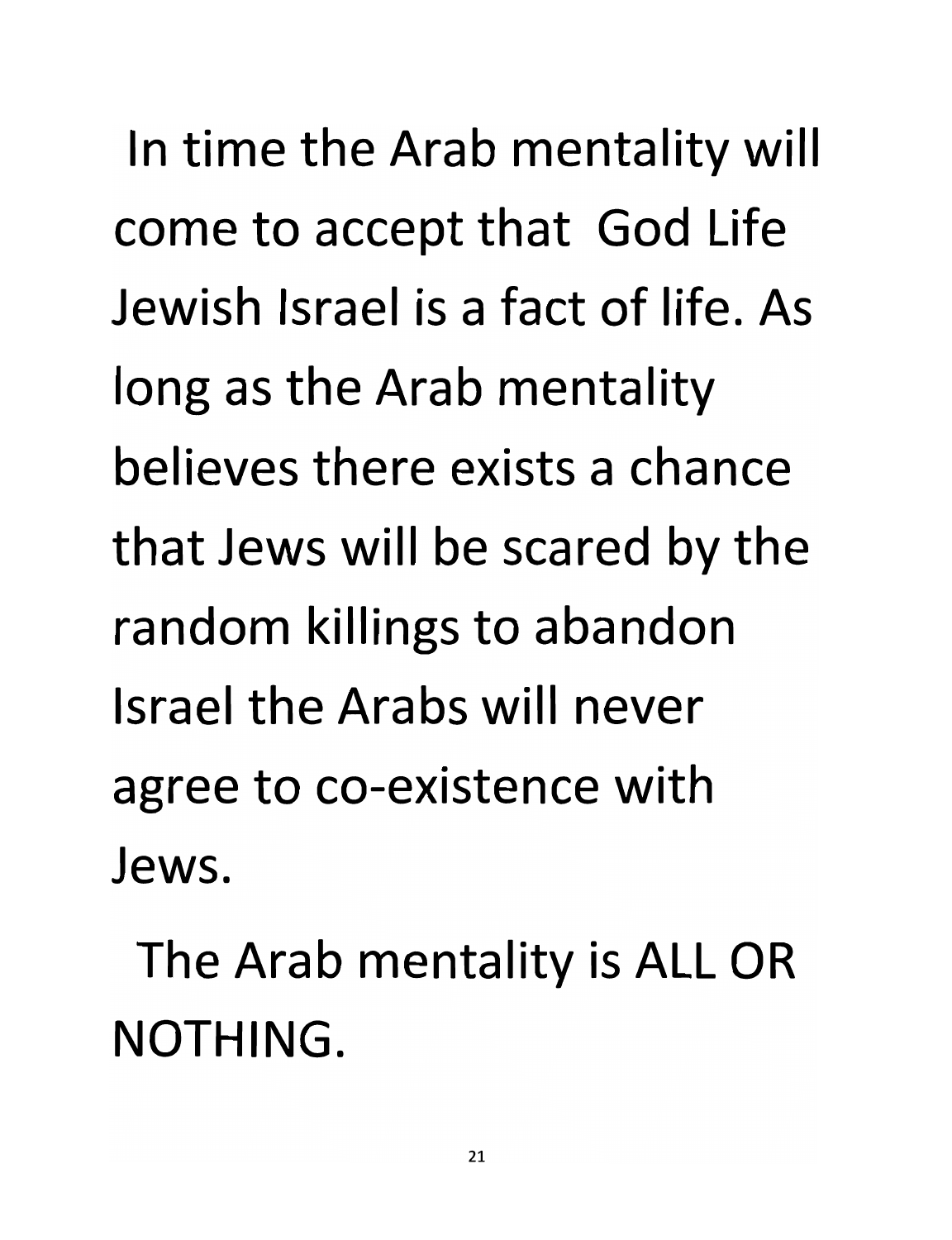## *LET US GIVE THE ARABS NOTHING*

*LET US REMEMBER THE LESSON OF THE HOLOCAUST. WHERE WAS GOD???*

*THE ANSWER IS THAT GOD HAS HIS OWN CALCULATIONS WHEN TO INTERVENE. WHY HE PERMITTED 6 MILLION JEWS AND 1 MILLION Jewish children to perish??? The answer is part of the mystery of GOD.*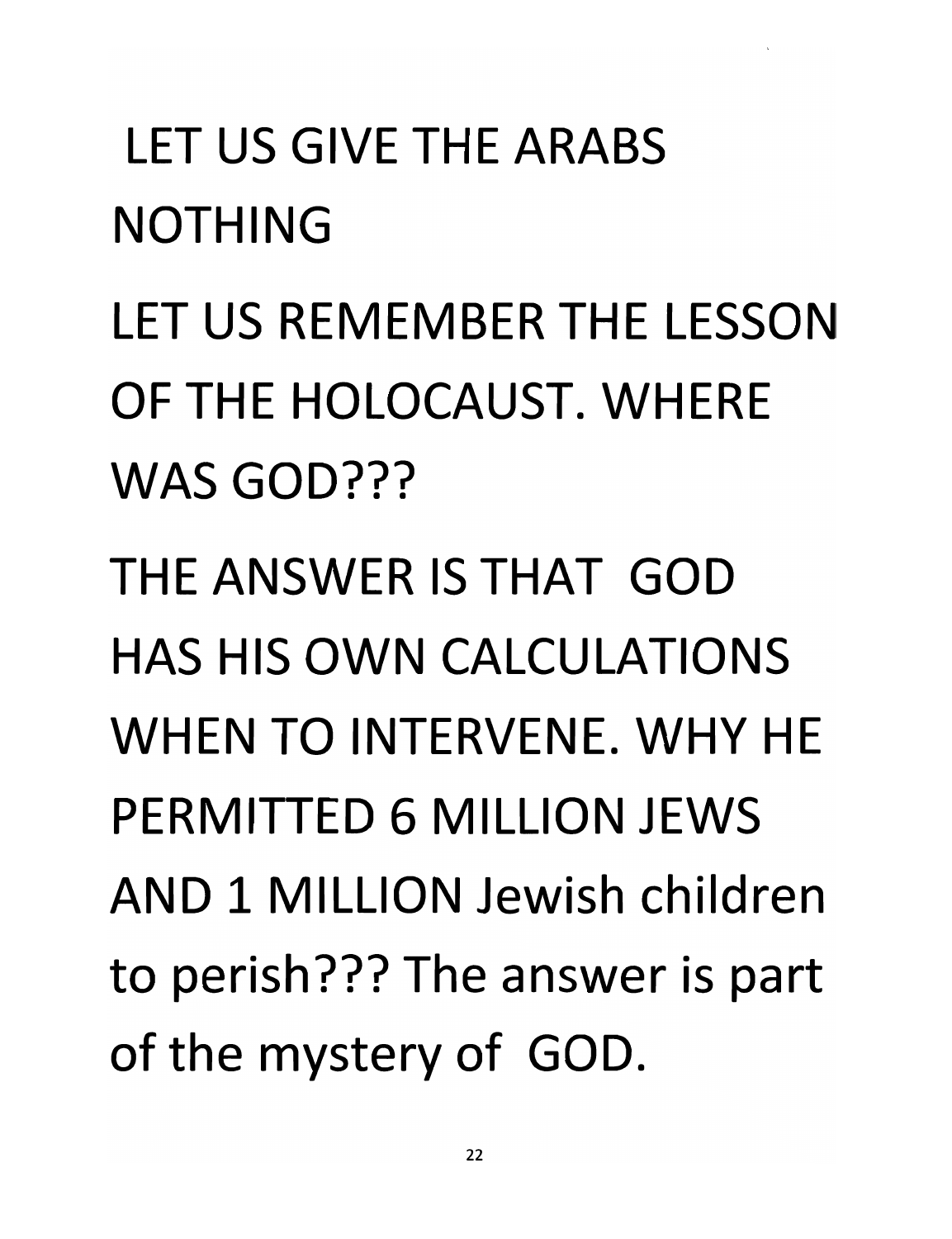# *ONE THING IS CERTAIN GOD'S RELATIONSHIP WITH MANISONEOF"NISTOR" "HIDDEN" GOD MANDATES THAT MAN SAVE HIMSELF/HERSELF OR POSSIBLY DIE.*

*DURING THE HOLOCAUST JEWS DID NOT POSSESS ISRAEL. WOULD THEY HAVE POSSESSED ISRAEL THEN, THERE WOULLD*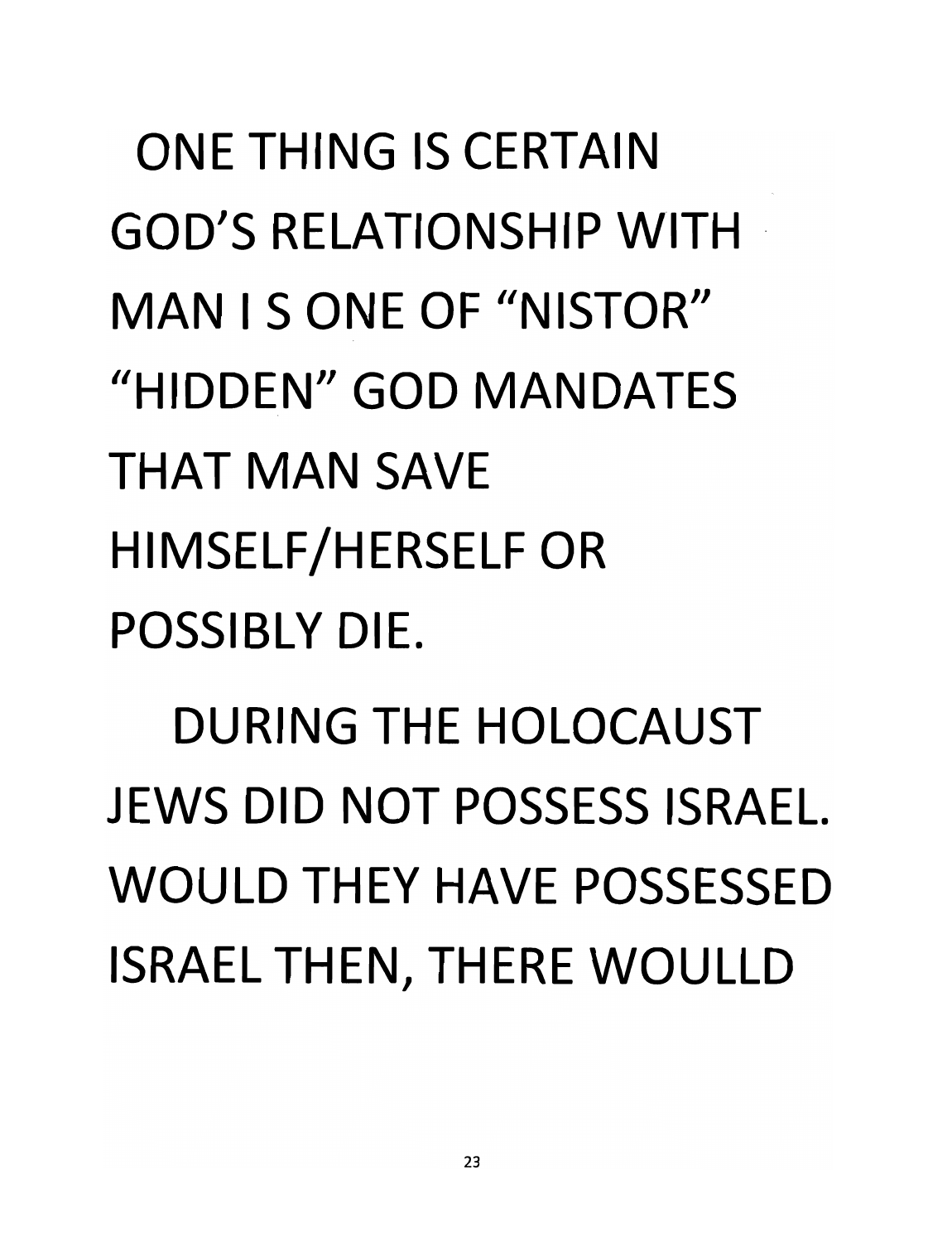### *NOT HAVE BEEN A HOLOCAUST.*

*JEWSTHERFORE IN ORDER TO PREVENT AN OTHER HOLOCAUST MUST DO EVERY THING IN THEIR POWER FOR THE THE PRESERVATION OF A JEWISH ISRAEL . JEWISH ISRAEL TRUMPS ALL LAWS.*

*"PIKUACH NEFESH DOCHE KOL HATORAH KULO.*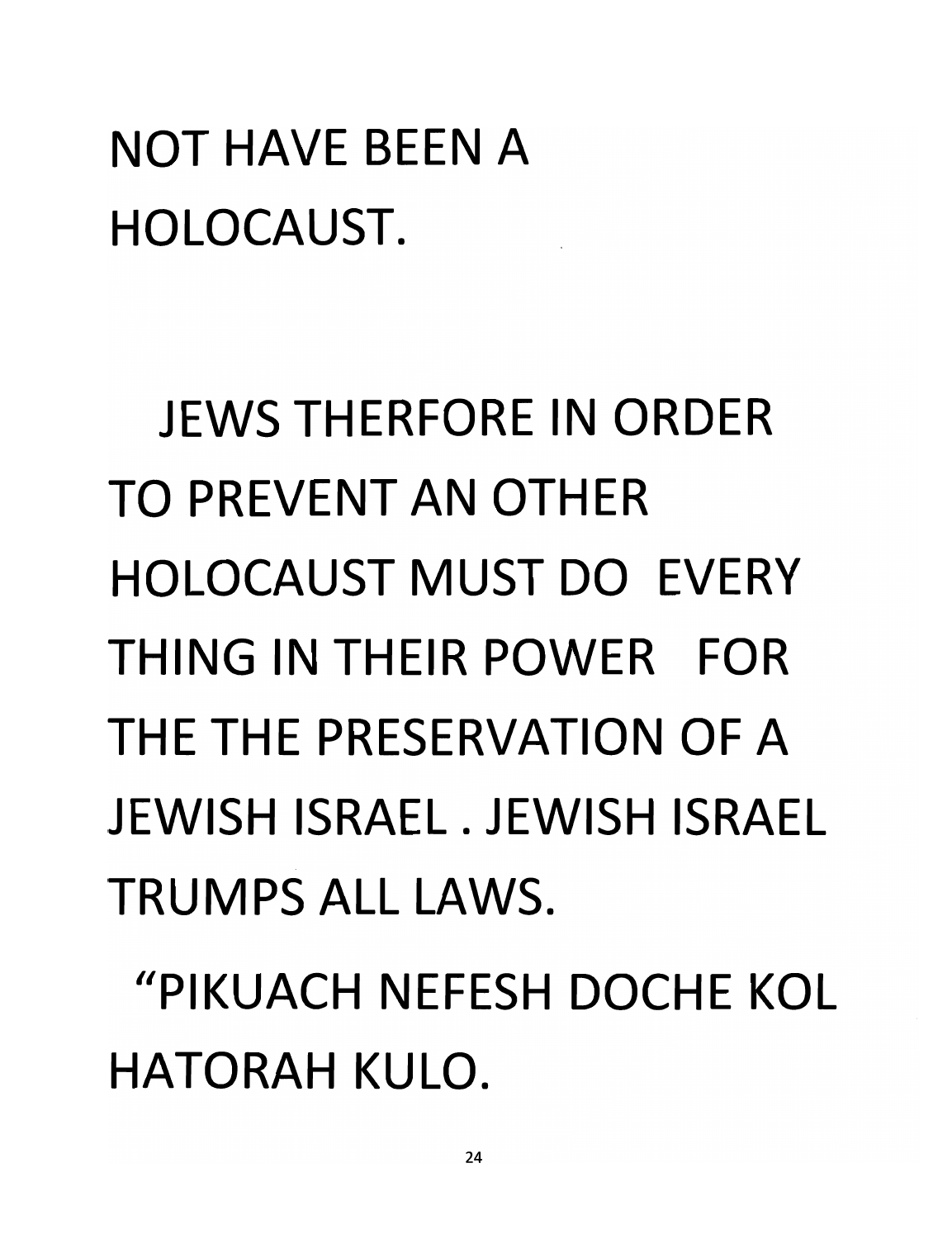#### *PRESERVATION OF LIFE TRUMPS ALL LAWS/'*

*TODAY JEWS THROUGHPUT THE WORLD ARE IN MORTAL DANGER.*

*ANTI Semitism has surpassed the hatred of the 1930s. ISRAEL IS THE ONLY ISLAND OF REFUGE FOR JEWS.*

*WE ARE NOT CONCER iNED IF TODAYS ISRAEL IS THE*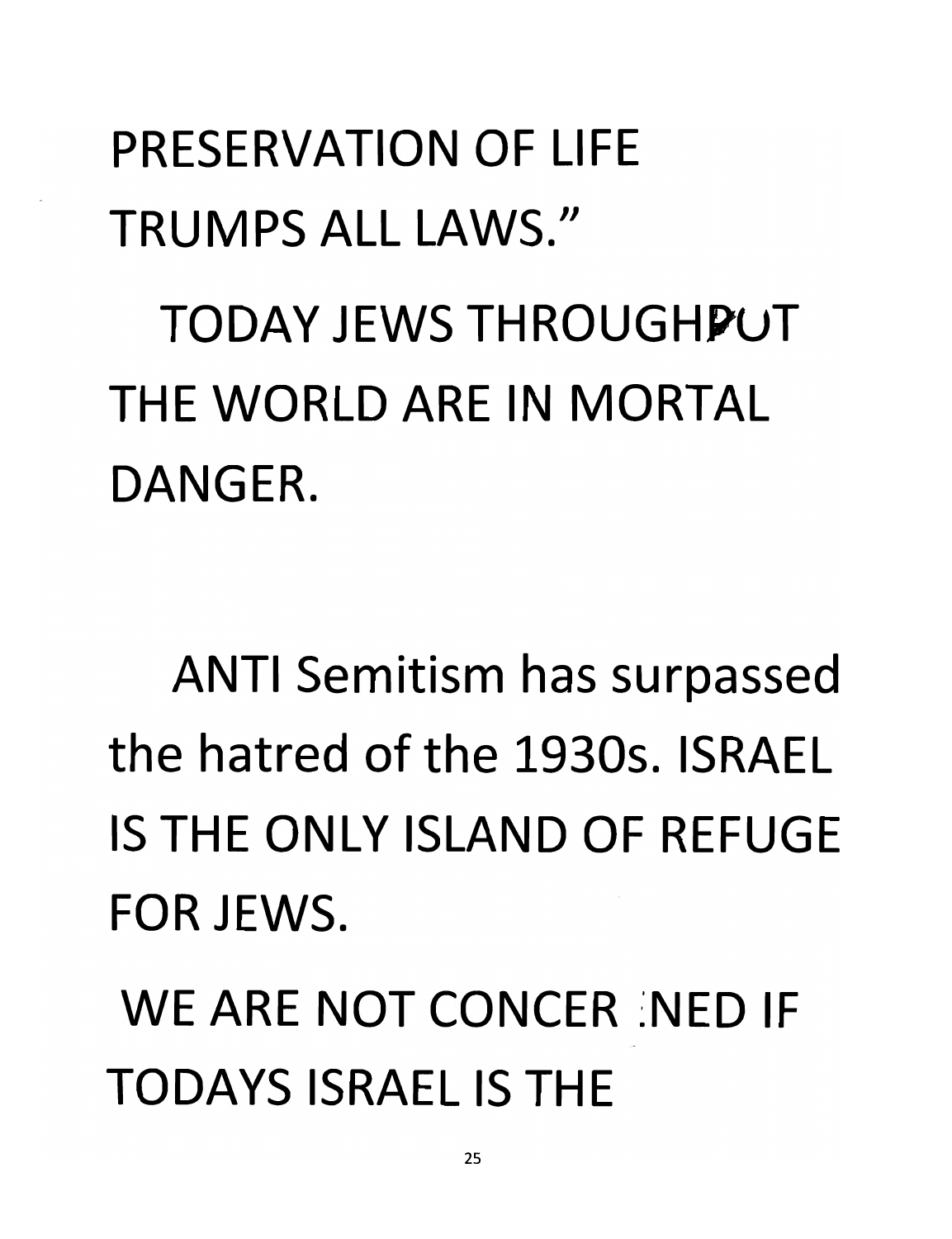*PROMISE OF THE COMING OF THE MESSIAH.*

*WE ARE CONCERNED ONLY WITH THE RESCUE OF JEWISH LIVES.*

*CONSEQUENTLY ALL JEWS ARE MANDATED TO BE UNITED AGAINST THE COMMON ENEMY- THE ANTI SEMITES THE Muslims the Europeans. WE MUST HAVE HAREDIM ORTHODOX SECULARISTS*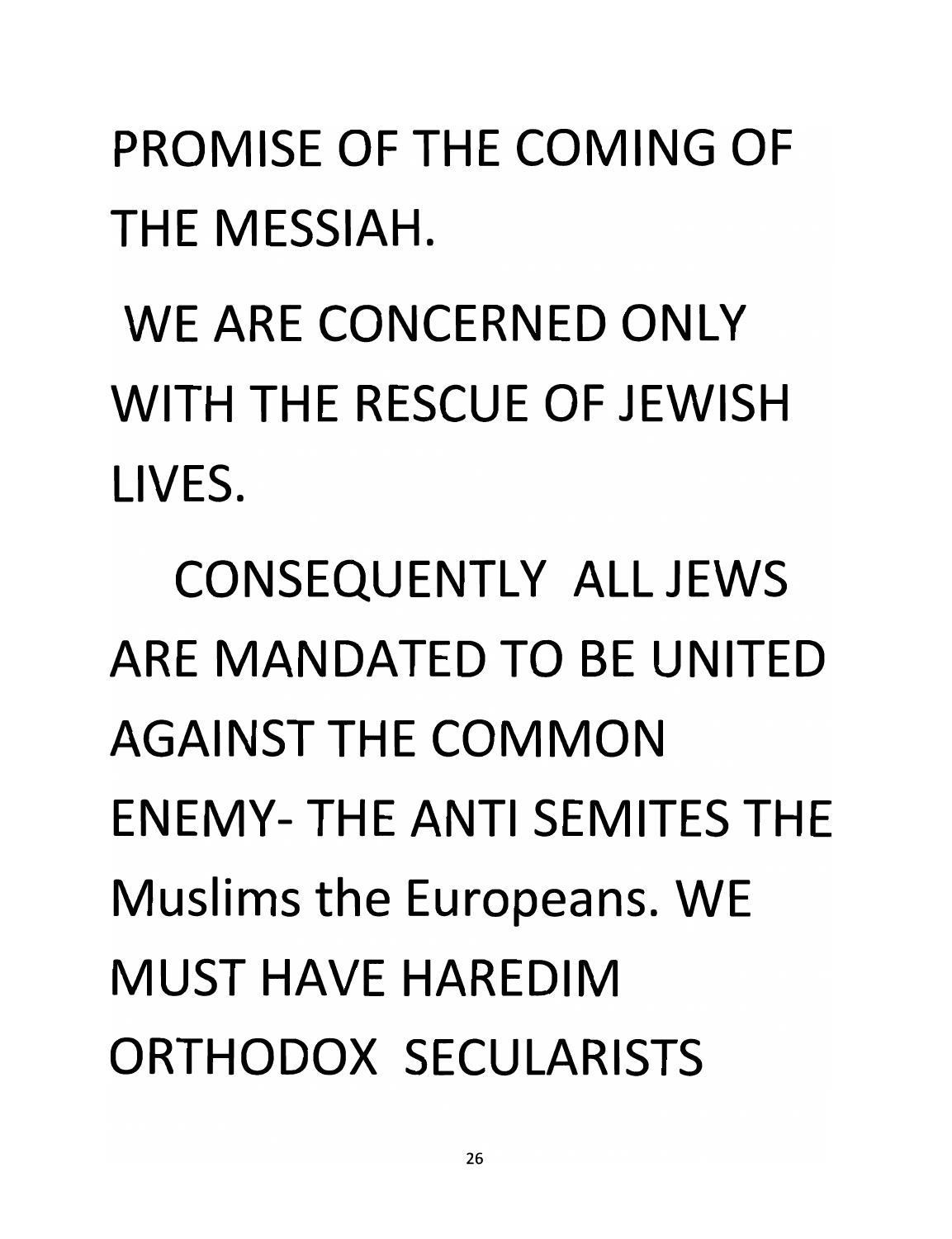## *REFORM CON SERVATIVES RECONSRTUCTIONALISTS EVERY ONE BAND TOGETHER. LET US FORGET OUR DUFFERENCES.*

## *LET US ACCOMMODATE EVERYONE.*

### *NOW IS NOT THE TIME TO EMPHASIZE OUR DIFFERENCES.*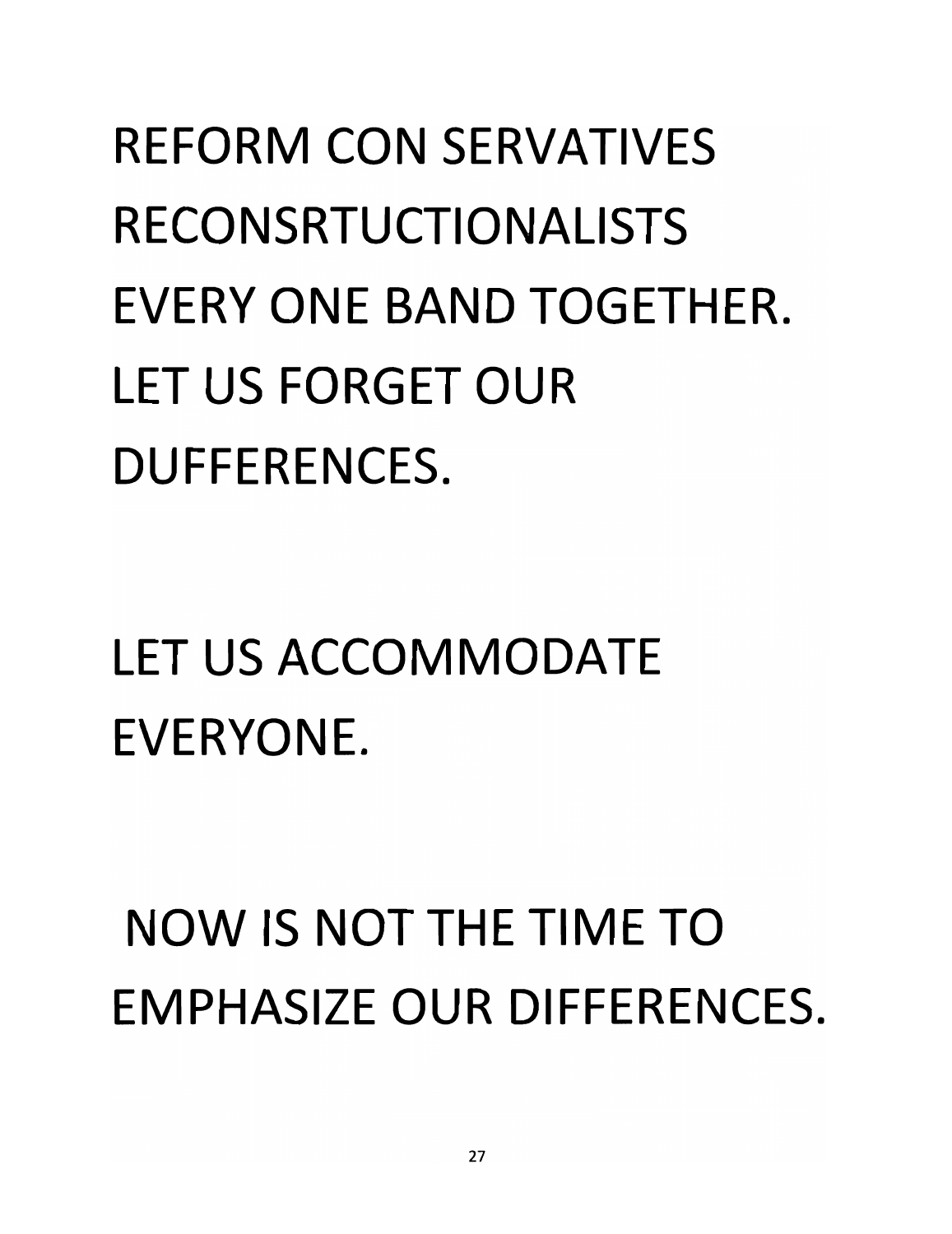# *NOW IS THE TIME TO BUILD TOGETHER THE ONLY HAVEN IN THE WORLD TO SAVE JEWISH LIVES.*

## *IT IS MY OPINION WHAT WE HAVE TODAY IS HTCHALTA DEGEULAH -THE ADVENT OF THE MESSIAH-THE TIME THE ERA OF MESSIAH.*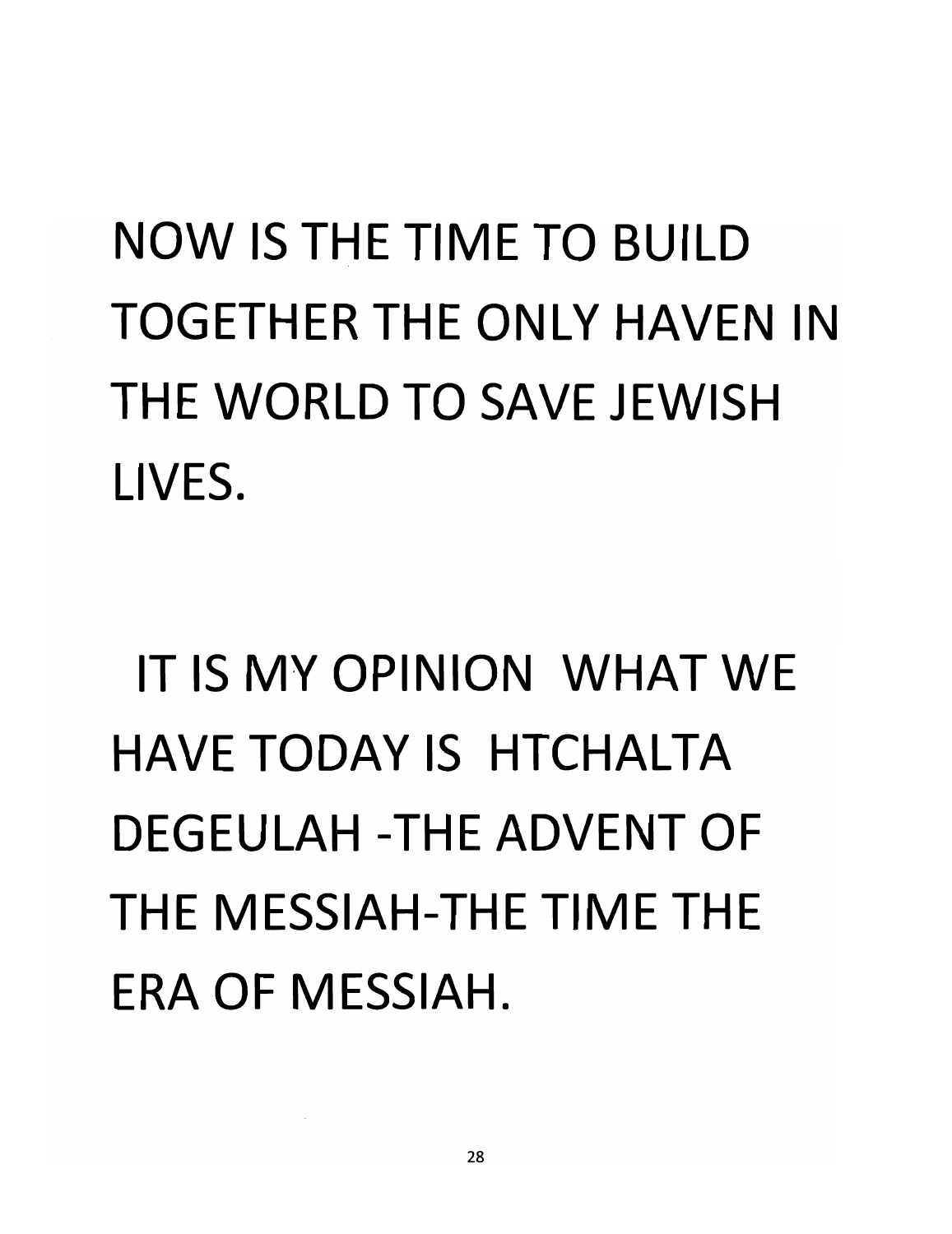# *RAMBAM AT THE END OF HIS BOOK OF KINGS CHAPTER 11, 12 LAYS DOWN THE PRAG MATIC APPROACH REGARDING THE COMING OF THE MESSIAH.*

# *RAMBAM STATES " NO SCHOLAR IN THE TALMUD- NO ONE IN THE WORLD-EVER KNEW THE PRECISE MEANING OF SCRIPTURE THAT PROPHESY*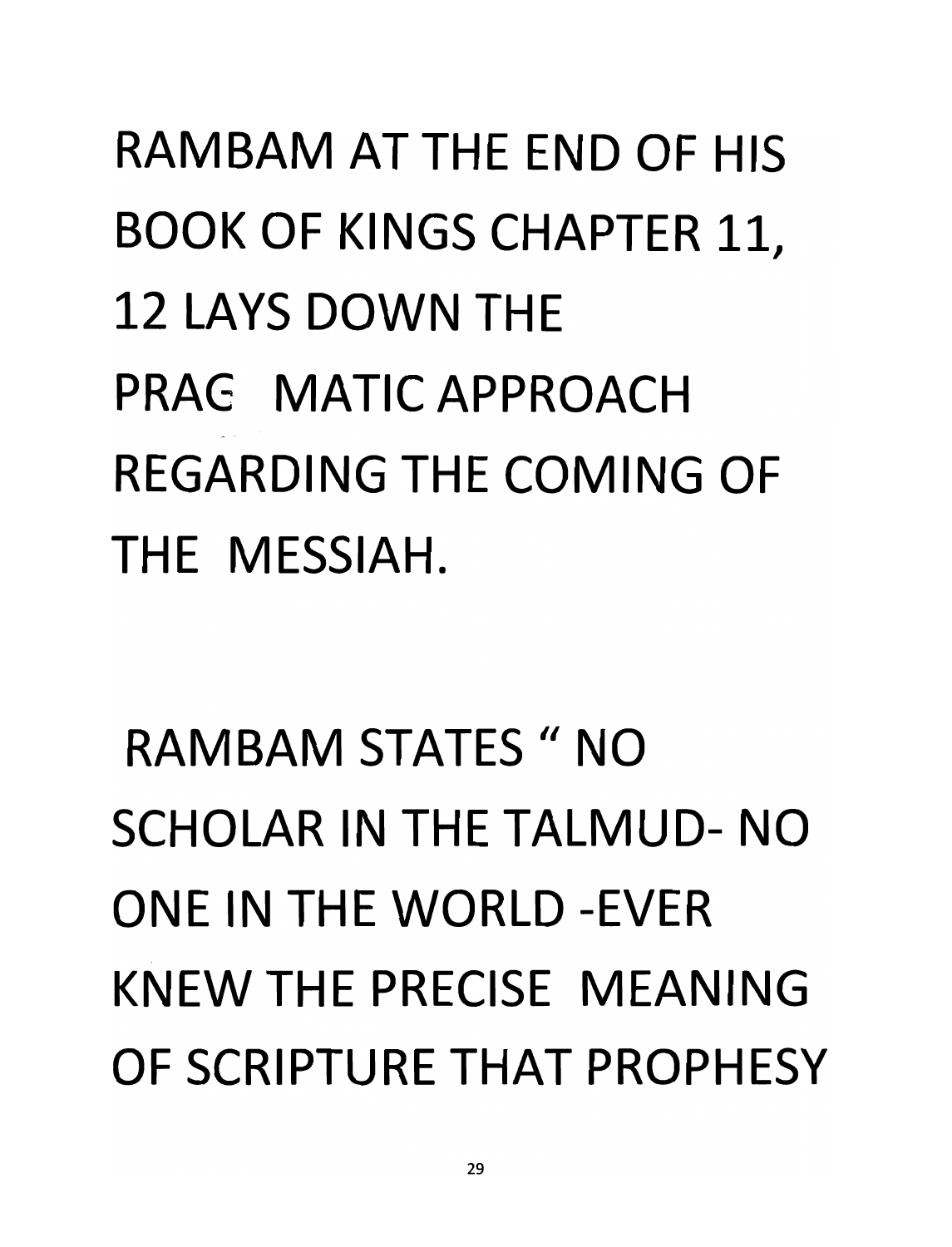#### *THE COMING OF MESSIAH. NO ONE CLEARLY KNOWS PRECISELY THE CIRCUMSTANCES WHEN*  $\prime$ *Messiah will appear.*

 $\lambda$ <sup>*'*</sup>All the writings regarding *Messiah are ambiguous. We will only know when it*  $\rlap/v$ *occurs.*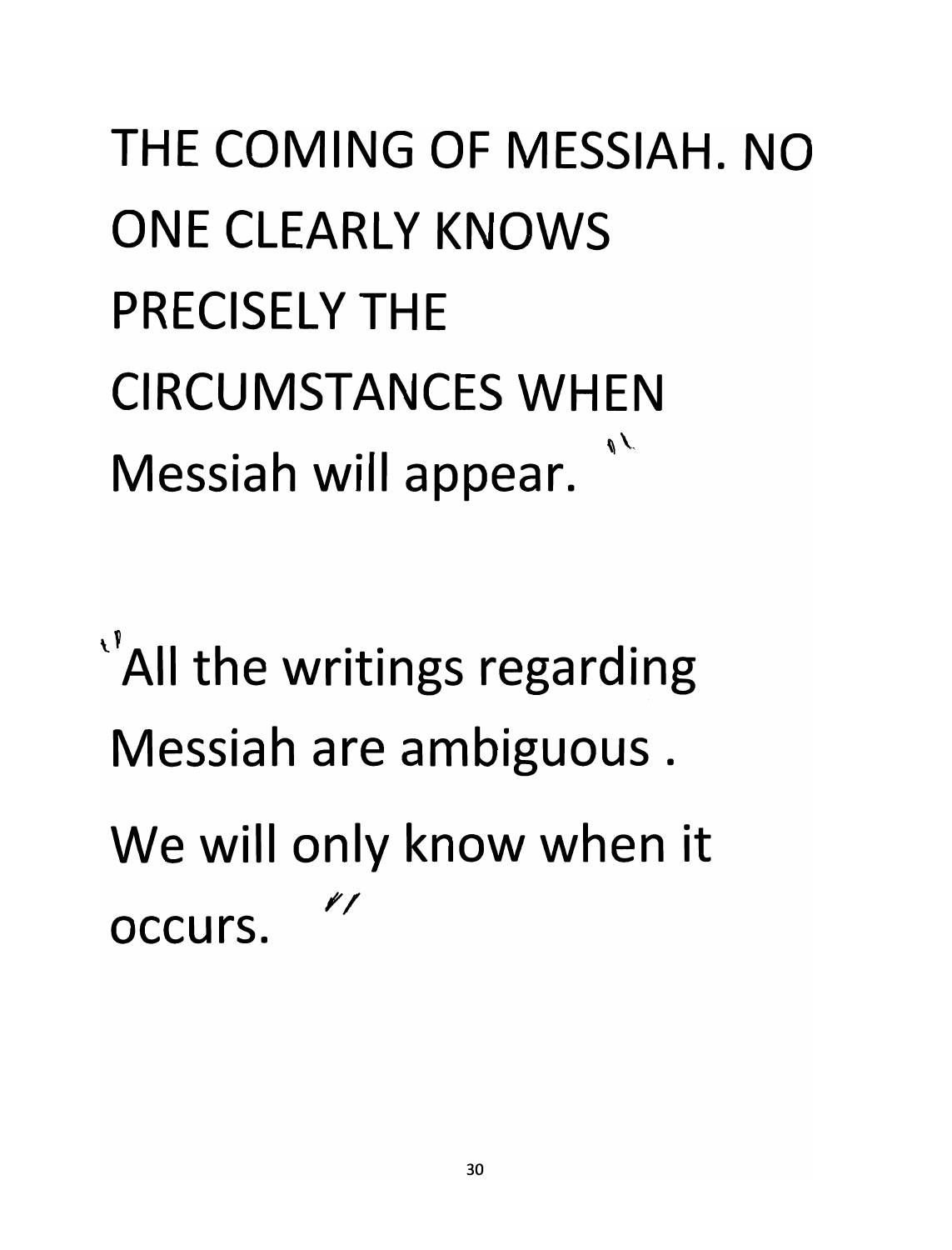## $\phi$ *[1] When Jews WILL ACHIEVE SOVEREIGNTY IN ALL OF ISRAEL [2] PEACE WILL REIGN ALL OVER THE WORLD [3] THE HOLY TEMLPE WILL BE REBUILT [4] ALL DEAD WILL RESURRECT -THAT IS THE FINAL* **KA** *REDEMPTION-THAT IS THE FINAL REDEMPTION.*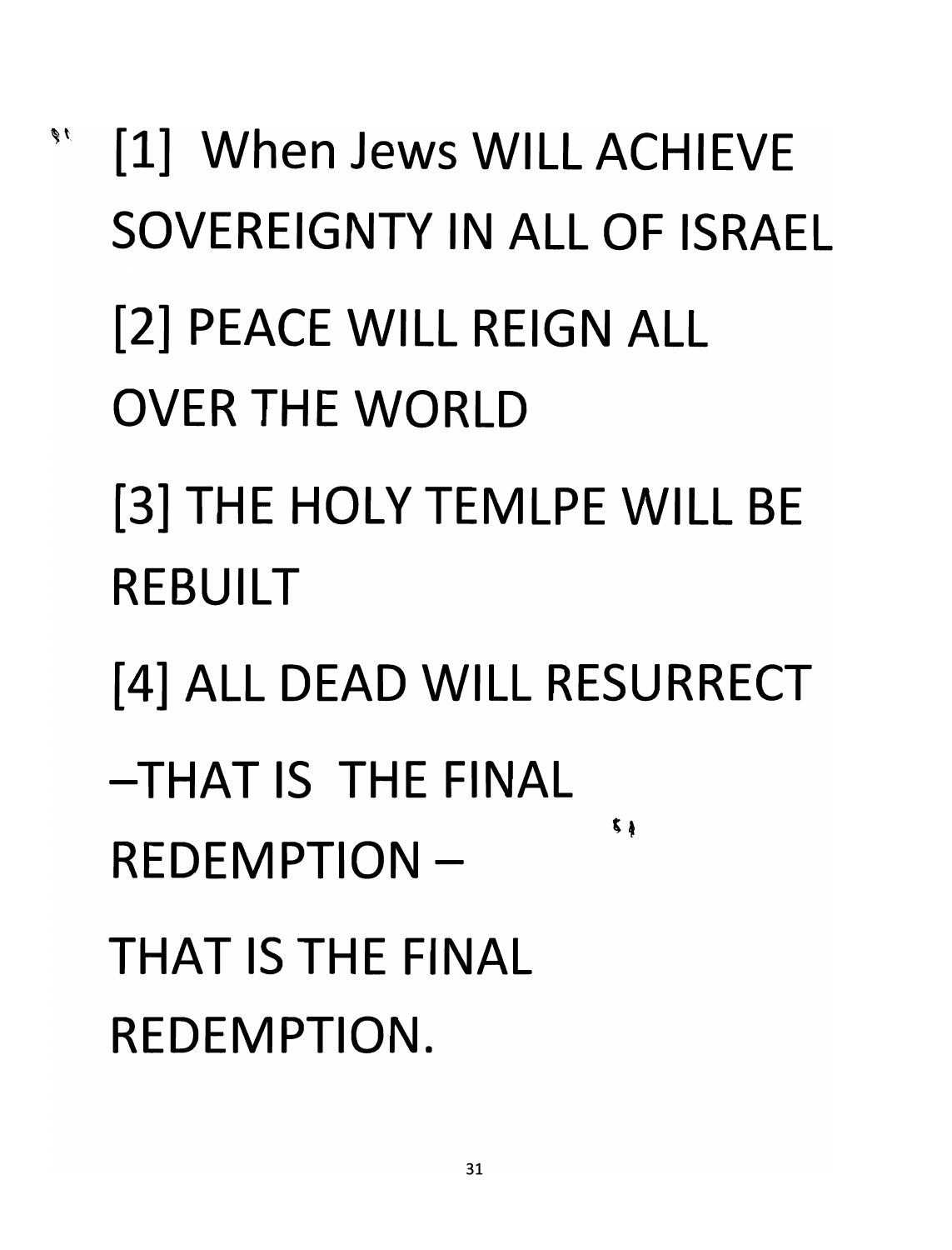*\* UNTILTHE FINAL REDEMPTION THERE WILL BE STAGES OF*  $f f$ *REDEMPTION.*

*I MAINTAIN THAT WE ARE IN THE MIDST OF ONE OF THE STAGES OF THE COMING OF MESSIAH.*

*I MAINTAIN THAT SUCH AN ERA HAS BEEN ACHIEVED. THIS ERA IS TODAY. THE RAMBAM vi MAINTAINS THAT THERE WILL*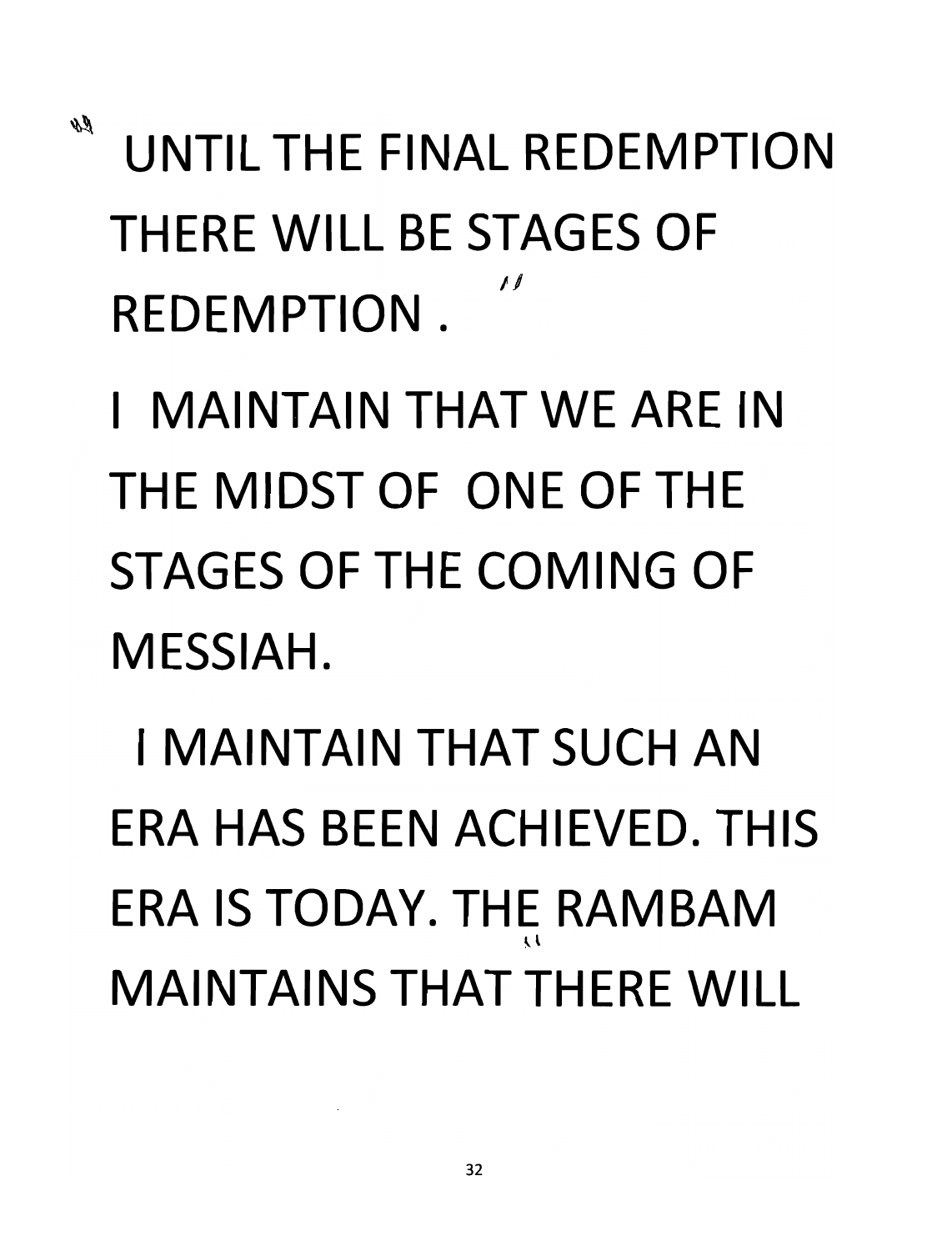# *BE ON GOING WARS -UNTIL THE FINAL STAGE IS REACHED-PEACE ALL OVER THE WORLD. \\*

*\* THE MESSIAH WILL DESTROY MERCILESSLY ALL HIS ENEMIES. ('*

 $\sqrt{ }$ *HE WILL REPAY JEWISH ENEMIES WITH THE SAME VIGOR AND HATRED THAT*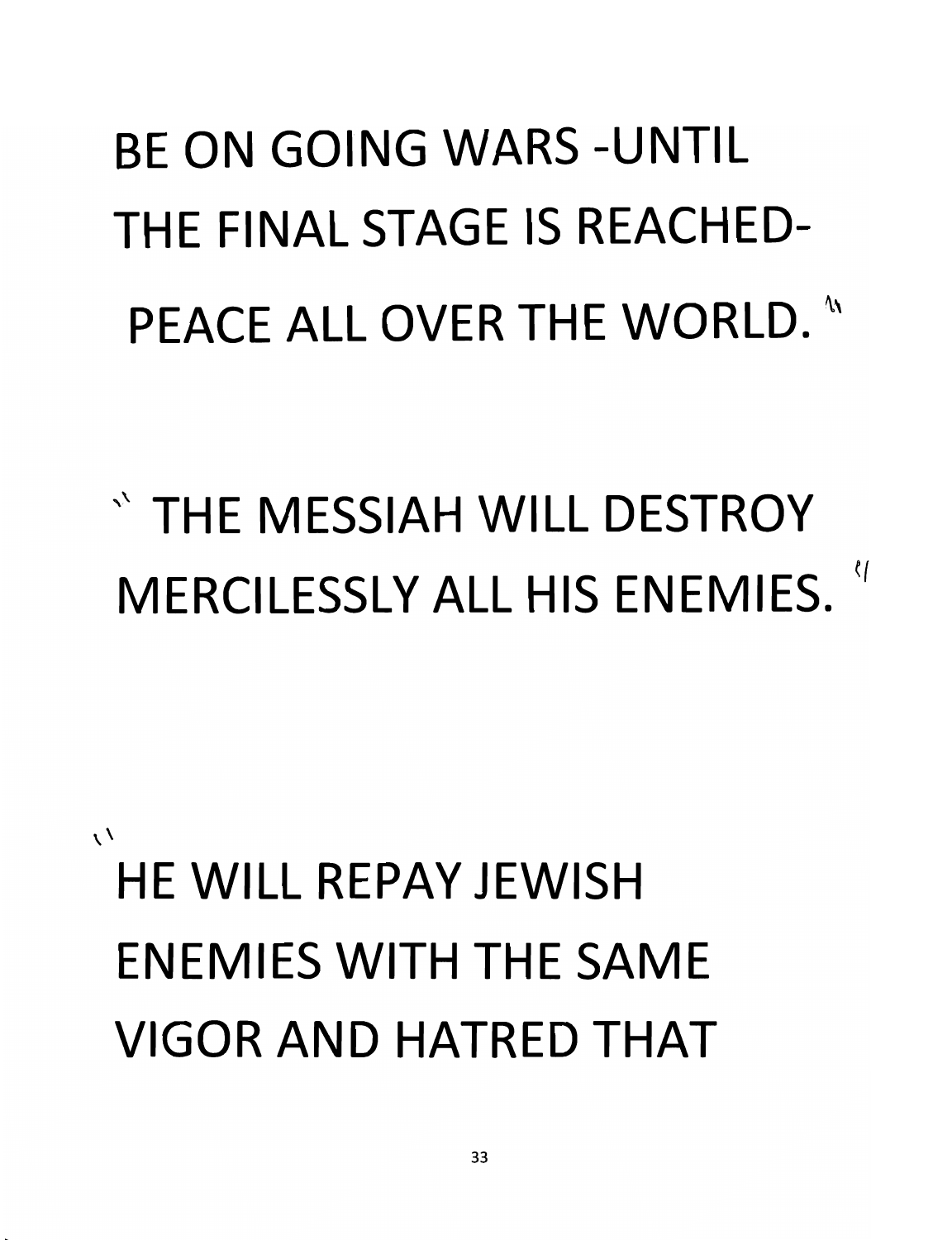## *JEWSH ENEMIES SHOW TO JEWS. \**

# *'AN EYE FOR AN EYE*

*V HAKOM LEHOGEHO ONE WHO ARISES TO KILL YOY YOU PREEMPT AND KILL HIM FIRST.*

 $\lambda$ 

 $\sqrt{ }$ 

*xV IF COLLATERAL DAMAGE INVOLVES KILLING 100 OR 1000*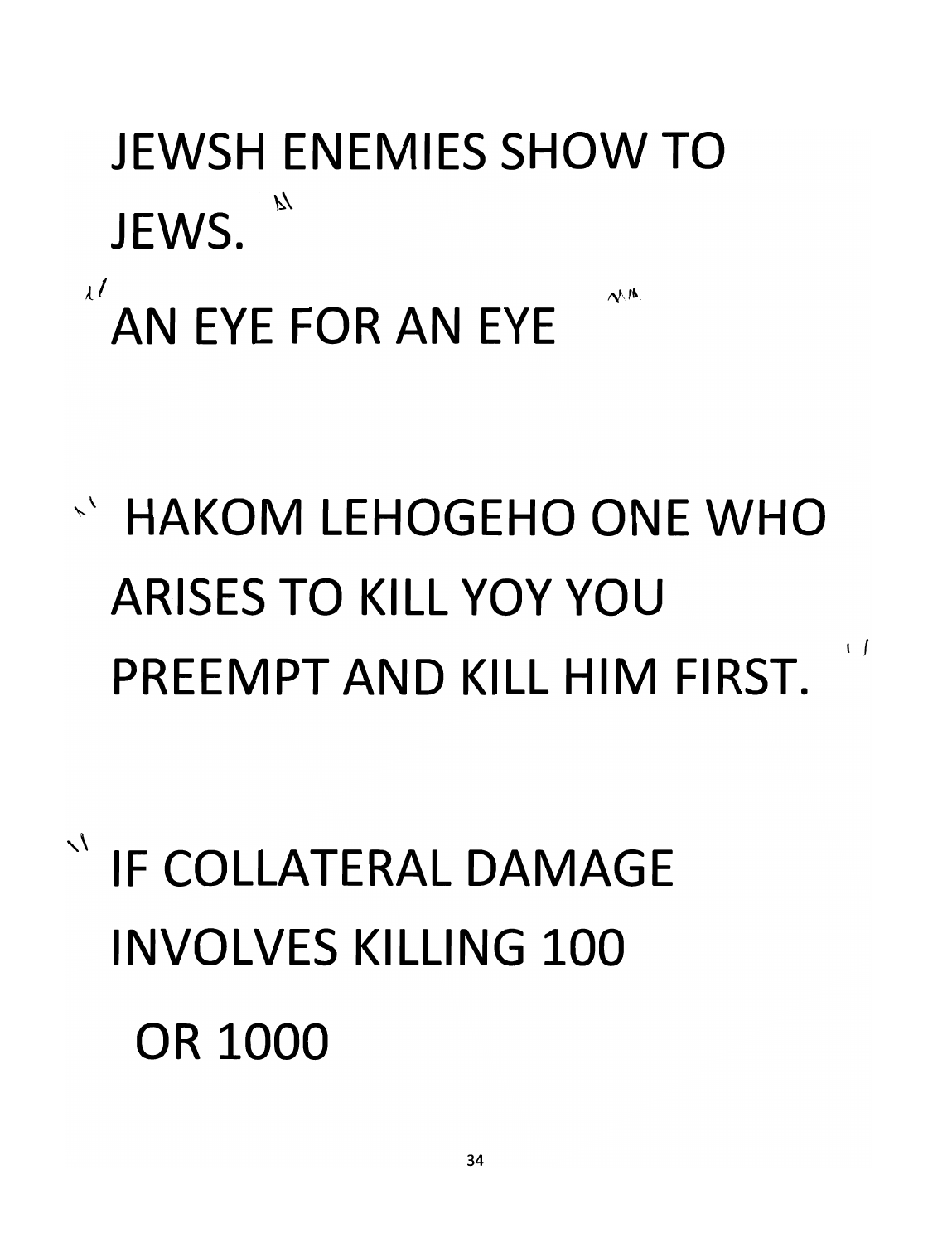*OR 100,000 OR 1 MILLION OR 1 BILLION OR MANY BILLIONS*  $\mathbf{v}$ *SO BE IT. THIS TIME AROUND JEWS HAVE A RIGHT; NQ>A DUTY TO DESTROY ARABS MUSLIMS*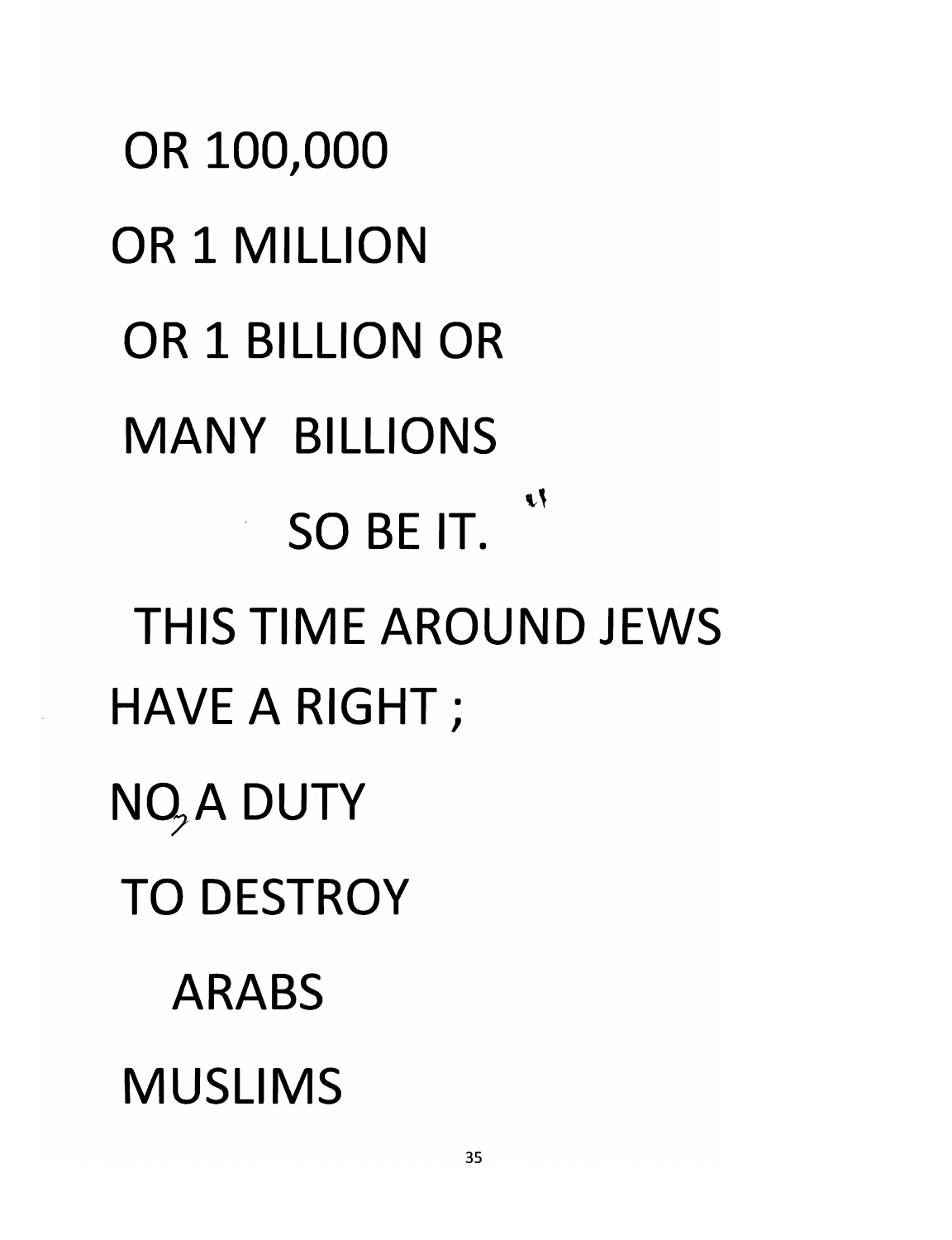*EUROPEANS IF THEY THREATEN JEWS AND JEWSH ISRAEL JEWS ARE MANDATED TO SAVE ALL JEWS REGARDLESS OF THEIR RELIGIOSITY.*

*BAND TO GETHER TO SAVE ALL JEWS.*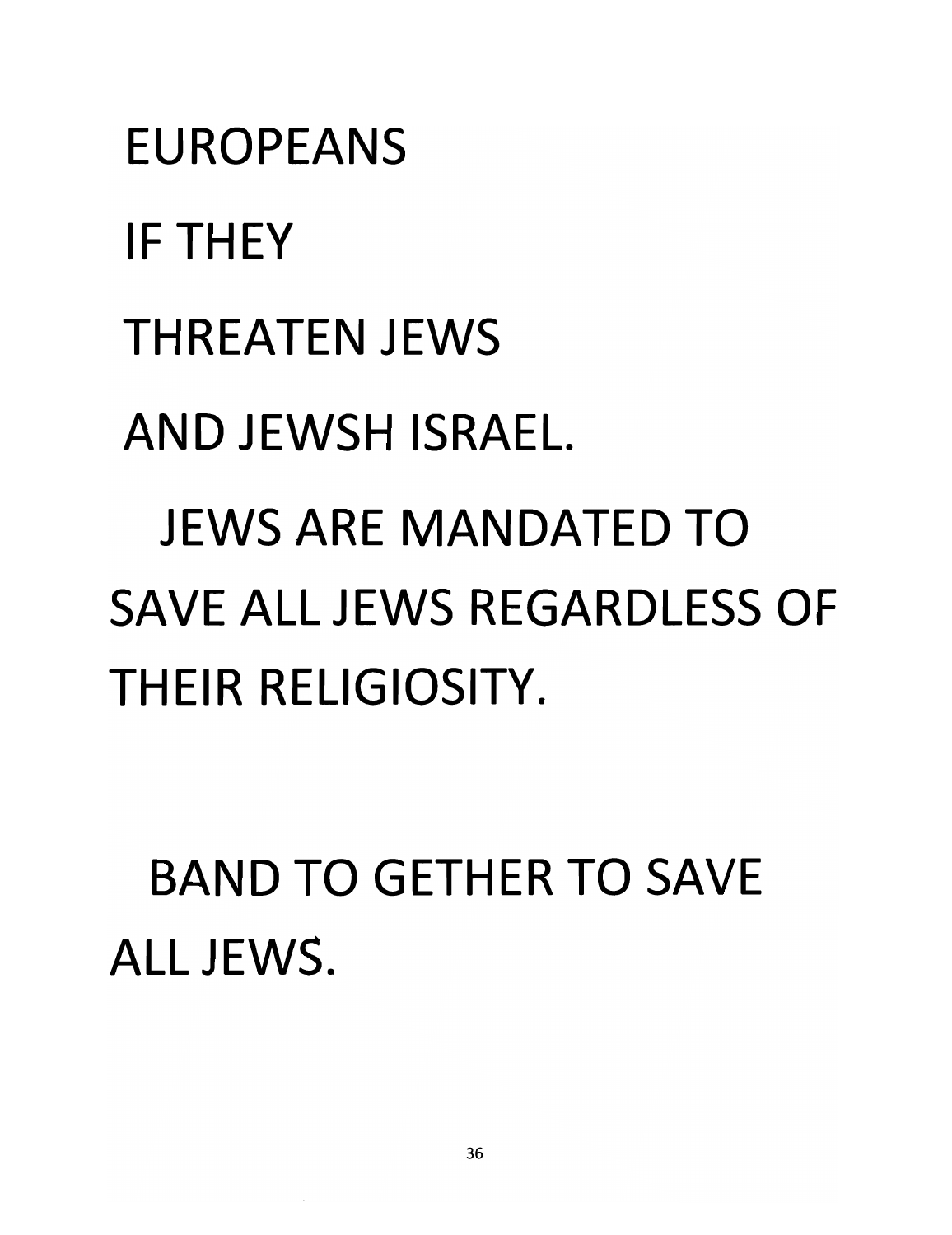## *WE ARE LIVING IN AN ERA OF MASS ANTI SEMITISM LIKE IN THE 1930s.*

*Only when all Jews Haradim Orthodox Conservatives Reform Secularists BAND TOGETHER WILL WE SURVIVE.*

#### *WE MUST BAND TOGETHER*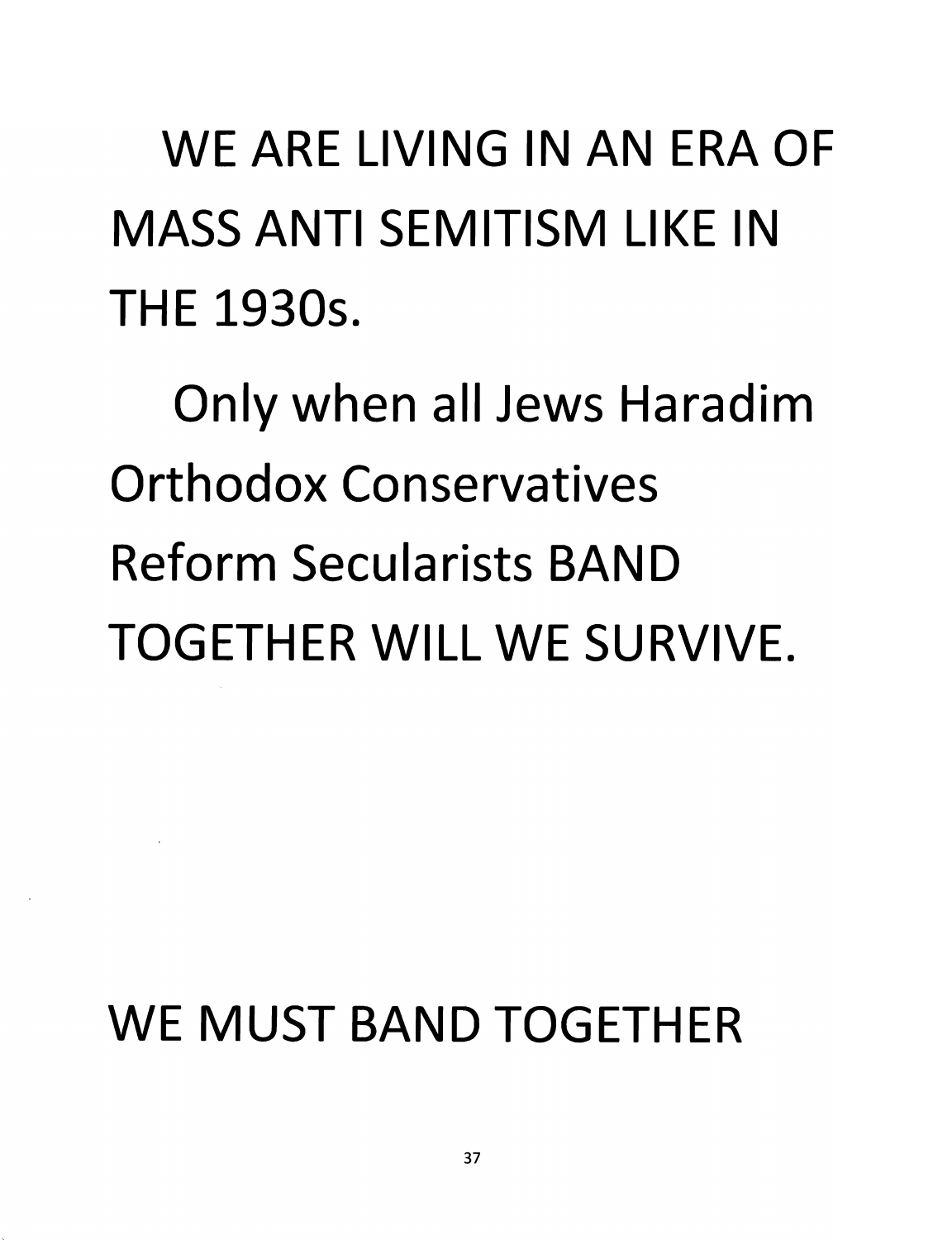# *OR ELSE ALL OF US WILL GOD FORBID DIE SEPARATELY.*

# *. "NETZECH YISROEL LO YISHAKER THE ETERNAL OF ISRAEL DOES NOT LIE //OR DIE GOD IS NOT DEAD*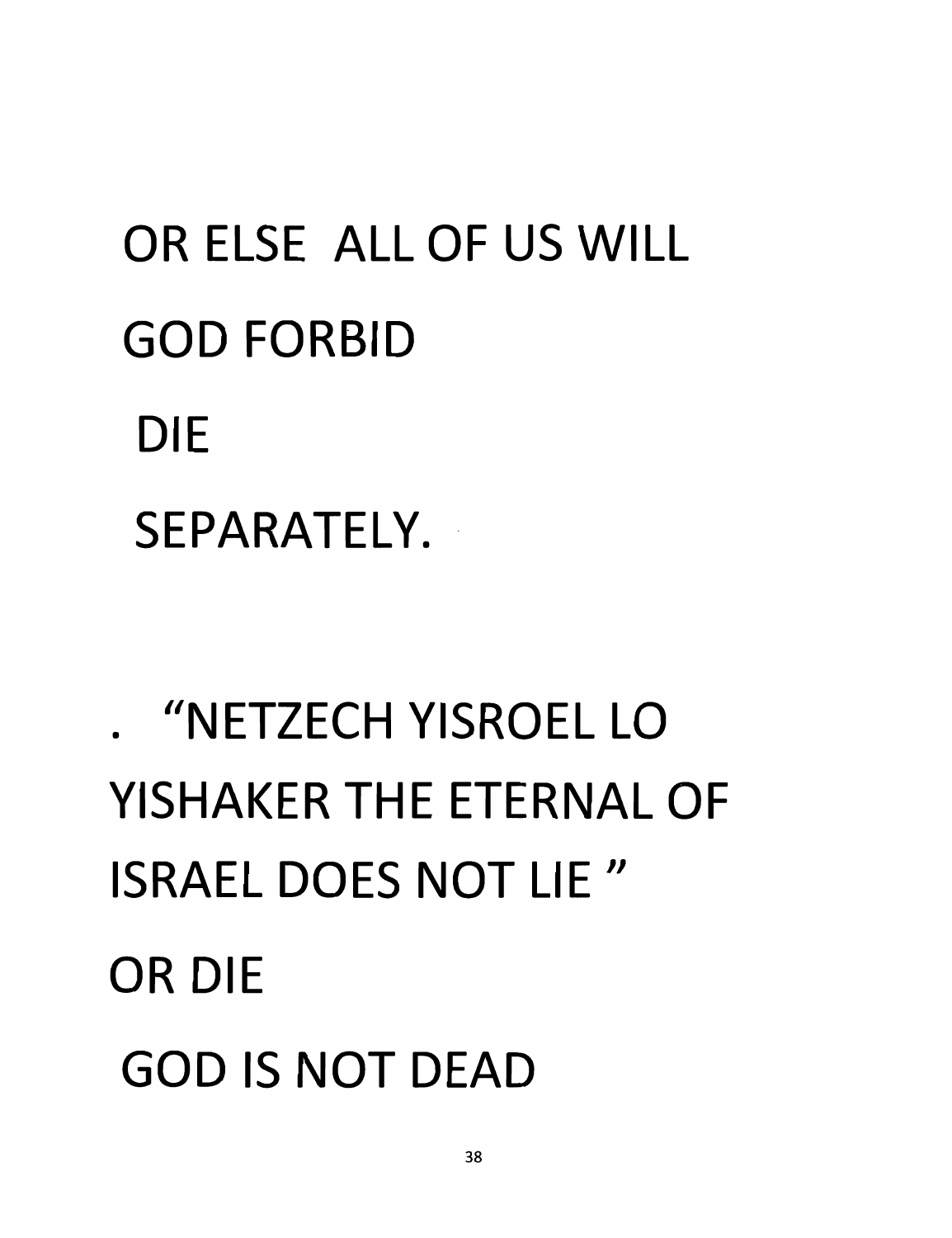*TYPE IN GOOGLE GOD LIFE JEWISH ISRAEL CLICK YOU WILL COME TO AGUNAH.COM CLICK YOU WILL COME TO MY WEB SITE.* **I AM MOSHE SISELSENDER** *SELECT ANY OF THE 66 BOOKS.*